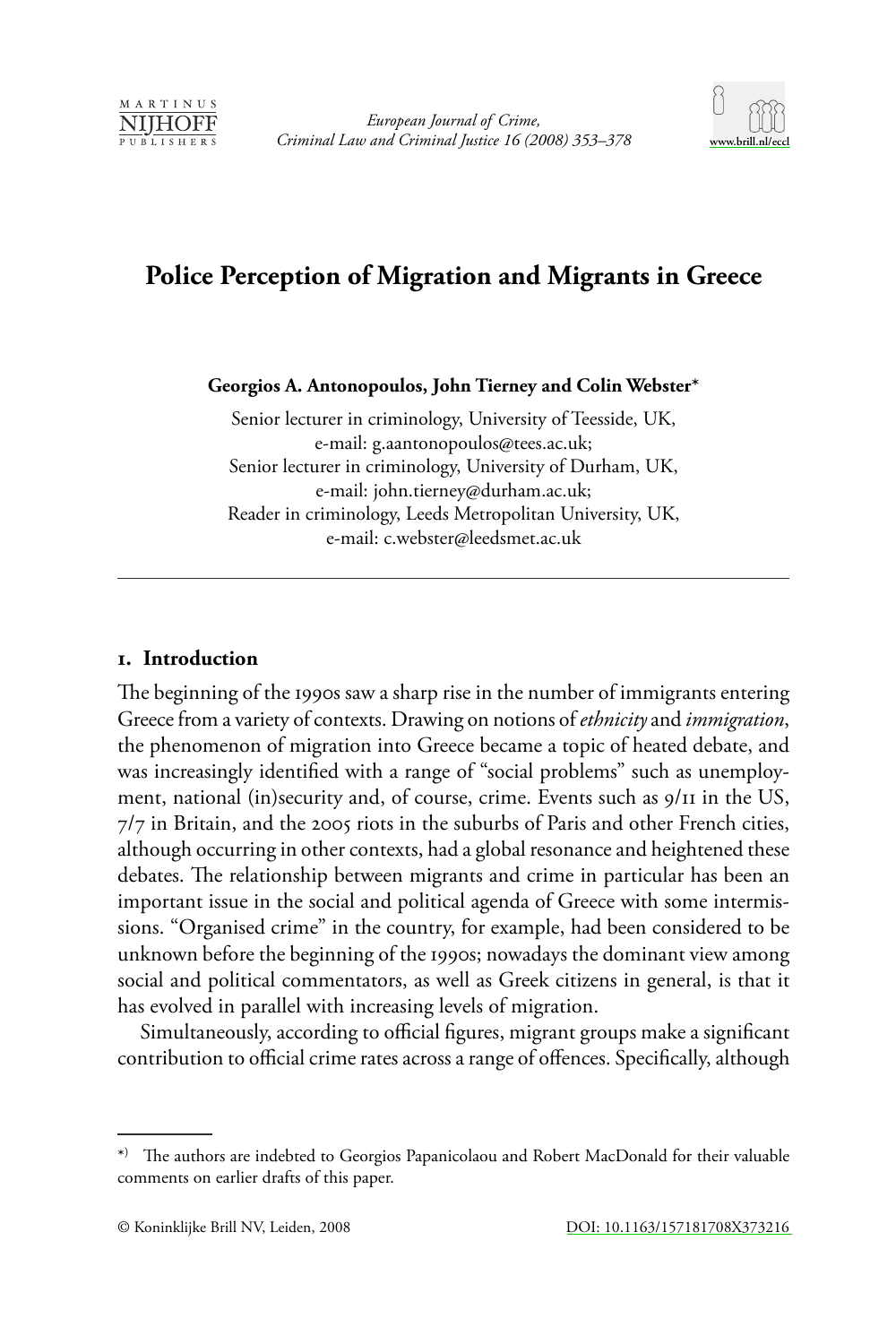migrants constitute 6.4% of the total population of Greece,<sup>1</sup> according to official statistics published by the Ministry of Public Order (MPO), in 2005 they accounted for 27.6% of known offenders for theft/burglary, 24.9% of known offenders for vehicle theft, 24.2% of known offenders for animal theft, 33.8% of known offenders for robbery, 34% of known offenders for rape, and 31.8% of known offenders for homicide.<sup>2</sup> In addition, there has been a consistent over-representation of migrants in Greek prisons. For instance, in 2002 migrants constituted 45.9% of the total prison population in Greece,<sup>3</sup> whereas in some prison facilities (e.g. in Patras), migrants constituted 60.5% of the population, and Albanians alone constituted 42.3 % of all inmates on 30 May 2001.<sup>4</sup> The disproportionate presence of migrants in the criminal justice system is probably typical of many European countries; however the case of Greece appears to be critical within the European context.<sup>5</sup> Yet, the official criminal and prison statistics do not represent the reality of crime in the country and, indeed, other states due to a number of important limitations.<sup>6</sup> Crucially, the police are hardly, as White puts it, "essentially passive respondents",7 to a "migrant criminal population". Although the police are (apart from any court appearances) only involved in the initial stages of the process, police perceptions have a significant impact on the relationship between themselves and the migrant community in Greece, which in turn greatly affects the outcome of the case of a migrant offender/suspect and the subsequent production of crime and prison statistics. This in turn, again, can reinforce perceptions and possibly prejudices about the relationship of migrants to crime.

The research on migrants and crime in Greece, however, has been limited, and has not been equivalent to the "hyperbole associated with the debates surrounding

I) ESYE (2001), Census 2001: < www.statistics.gr>, accessed 15 March 2004.

MPO (2006), Statistics of Crime (First Six Months of 2006): <www.ydt.gr/main/Section.  $_{2)}$ jsp?SectionID=14337>, accessed 17 July 2006.

Ministry of Justice (2006), "Prison Statistics": <www.ministryofjustice.gr/modules.php?op=mo  $3)$ dload&name=Sofronistiko&file=page4>, accessed 19 April 2007.

<sup>&</sup>lt;sup>4)</sup> Patras Prison (2001), "Migrant inmates by country of origin, 30th May 2001". Unpublished data.

<sup>5)</sup> See, for instance, M. Melossi, "In a Peaceful Life: Migration and the Crime of Modernity in Europe/Italy", 5 Punishment and Society, (2003), pp. 371-397.

See G.A. Antonopoulos, "The Limitations of Official Statistics in Relation to the Criminality of Migrants in Greece", 6(3) Police Practice and Research, (2005), pp. 251-260.

J. White, "Power/Knowledge and Public Space: Policing the Aboriginal Towns", 30 The Australian 7) and New Zealand Journal of Criminology, (1997), 275-291, p. 275.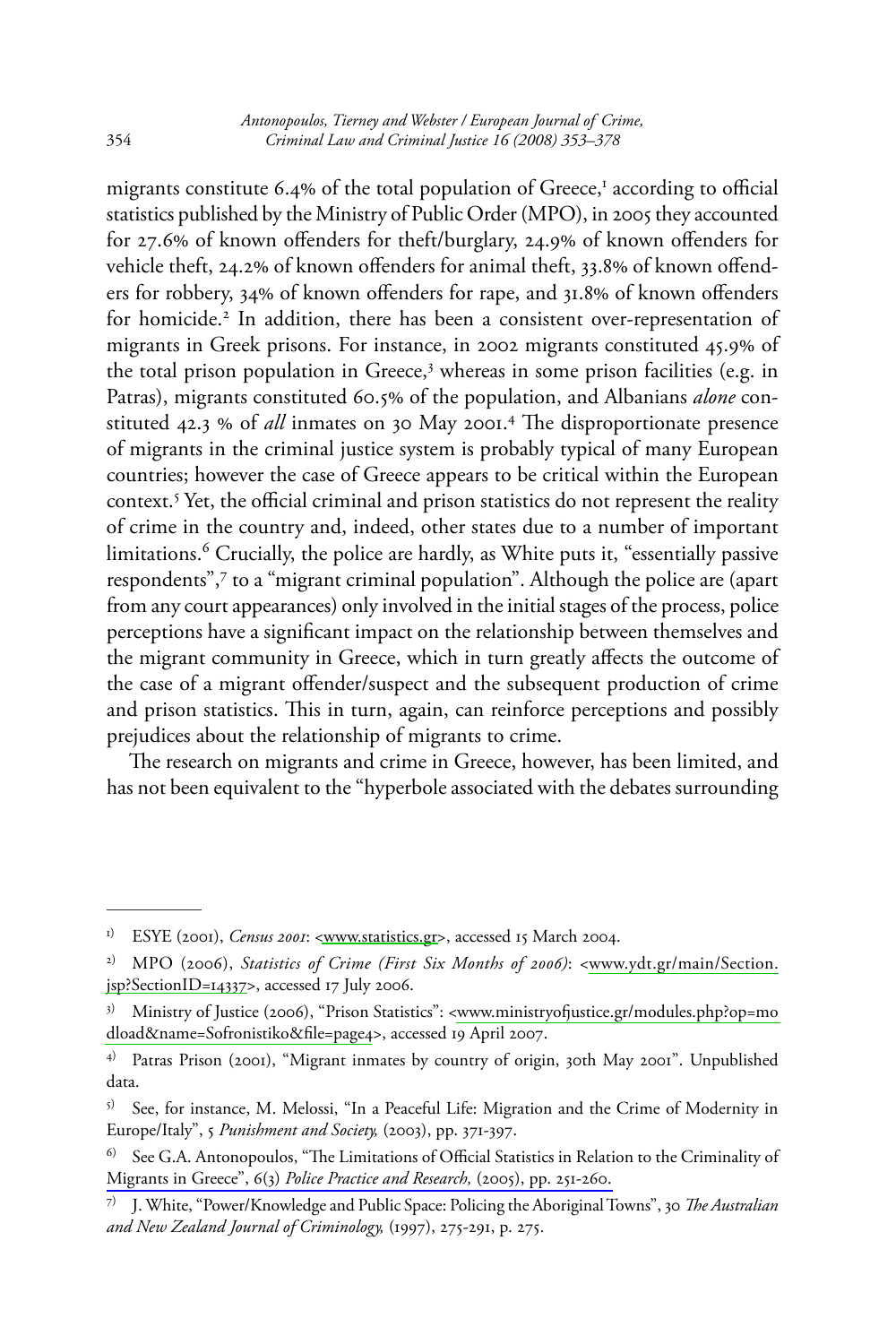... migrants".<sup>8</sup> There is even less research focusing specifically on migrants and police perceptions and practices in the country and as a consequence there is no clear reference point for our findings. The purpose of this article is to provide an account of the perceptions of migration and migrants among a number of detectives in a large provincial city in Greece. The intention is to contribute to the limited existing Greek research and to a body of academic research and theory on migrants, crime and policing that is significantly Anglo-centric. Before proceeding, we provide an account of the Greek immigration context as well as an account of the methodology used in this study.

### 2. The Greek Immigration Context

Initially, for the sake of conceptual clarity, it should be mentioned that the term "migrants", which is typical of European categorizations, is used in the current study to refer to economic immigrants, political refugees, asylum seekers and immigrant ethnic Greeks because, despite the development of the above terms, it is extremely difficult to distinguish between those who are forced to migrate for political, religious or other reasons and those who migrate for purely economic reasons.<sup>9</sup> Individuals from a number of geographical contexts are included in the category "migrants", specifically, the former Eastern bloc, Asia, Africa, and Latin America. Migrants from these contexts are included because, overwhelmingly, they are the ones around whom negative understandings of the "Other" coalesce.

Immigrant ethnic Greeks from Albania and some countries of the former Soviet Union are also included, for three reasons: a) because they face very serious difficulties integrating into Greek society, due to factors such as language problems, lack of educational qualifications, limited or erroneous information about the laws and functions of the Greek state, lack of job seeking skills and absent or limited social networking;<sup>10</sup> b) because negative stereotypes, attitudes and practices regarding these migrants exist among the Greek public, these being almost identical to those existing for non-ethnic Greek migrants; c) because, even if there were differences between immigrant ethnic Greeks and immigrants non-ethnic Greeks, due to inaccurate official statistics we are not in a position to distinguish between the two groups. Therefore, there are a number of nationalities/migrant groups that

<sup>8)</sup> R. King, G. Lazaridis, M. Koumandraki and N. Mai (2001), "Research Summary: Albanians in Italy and Greece: A Study in Migration Dynamics and Social Exclusion": <www.sussex.ac.uk/ migration/research/pdf/albania.pdf>, accessed 30 May 2004, p. 1.

<sup>9)</sup> S. Gent, The Root Causes of Migration: Criticising the Approach and Finding a Way Forward, Sussex Migration Working Paper No. II (Brighton, 2002).

IO) I.N. Dimitrakopoulos, Racist Violence (Athens, 2002).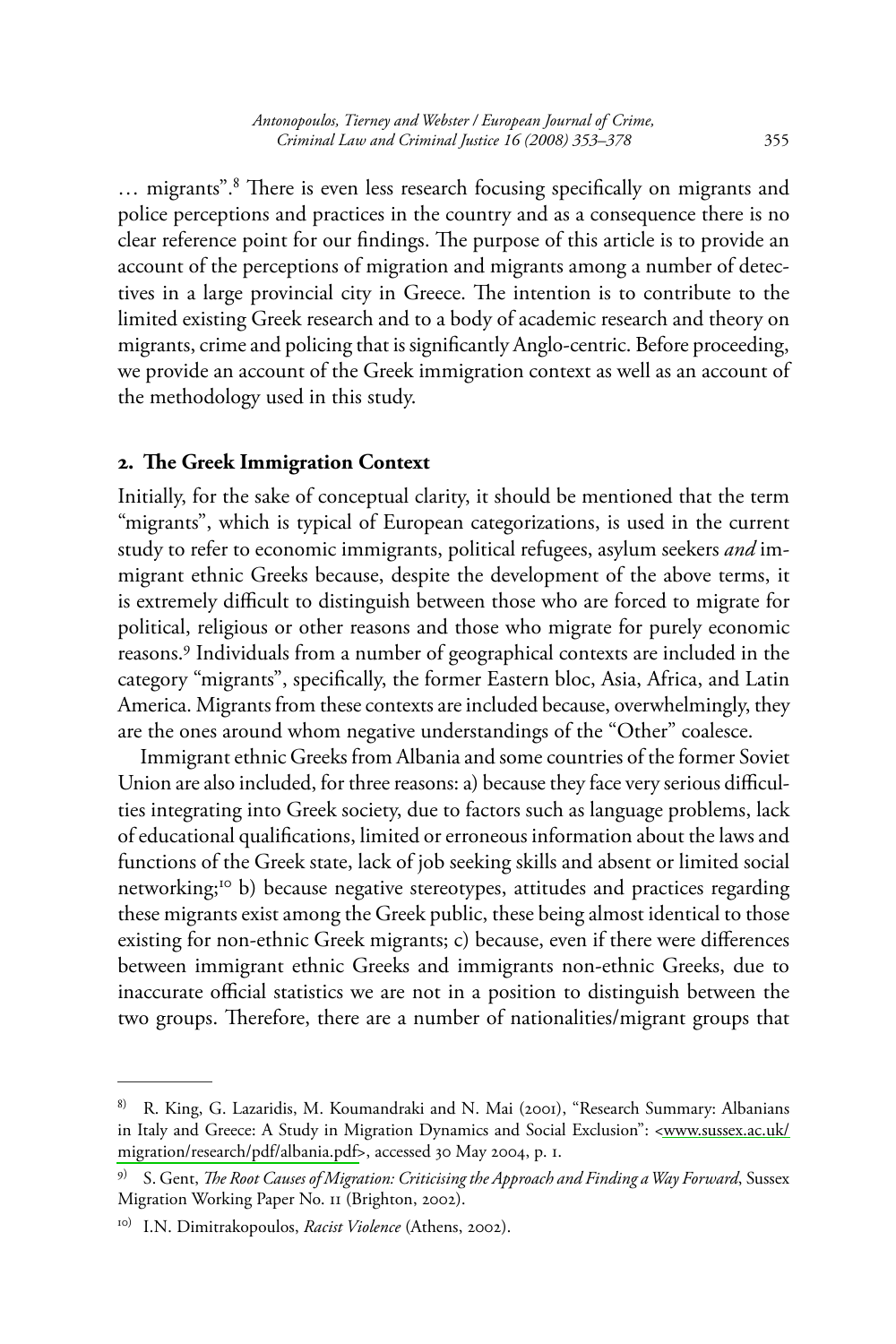share a range of fundamental problems, coupled with varying degrees of negative perceptions of their ethnicities and societies, and it is for these reasons that these groups are also referred to here.

On the other hand, the citizens of old EU countries are not included because, although technically they are migrants, in essence they are not, as they are citizens of EU member states. Moreover, the citizens of Iceland, Norway, Switzerland, Vatican City, USA, Canada, Australia, Malta, Monaco, Japan, Liechtenstein, and Cyprus are excluded because, although they are foreigners just as the citizens of EU member states, they are not considered to be migrants; they are not subjected to the social exclusionary policies, attitudes and practices that, for example, Eastern Europeans are subjected to. They are generally perceived as possessing positive traits, their ethnicities do not correspond to stereotypes of "cultural backwardness" and they are not associated with crime, as for instance, Eastern Europeans are.

It is extremely difficult to provide *accurate* figures regarding the number of migrants, as there is an unknown number of undocumented migrants in the country. However, we could provide the numbers and demographic characteristics of documented migrants, who have dramatically changed the Greek context since the early 1990s. According to the last Greek Census in 2001, the total of *documented* migrants in Greece was 693,837 (6.4% of the total population).<sup>11</sup> The largest migrant group by far were Albanians, who constituted of 63.7% of the total documented migrant population, followed by Bulgarians, Georgians, Romanians, Russians, and Ukrainians. The rest of the migrant groups constituted of less than 2% of the total migrant population each, apart from the general group "Others", who are 6.3% of the migrant population. According to ESYE, the majority of documented migrants in Greece are male (388,776). As far as the age distribution of migrants is concerned, more than half of the country's migrants are younger than thirty years old (51.7%), whereas the vast majority –  $91\%$  – are below the age of forty-four.<sup>12</sup>

At the beginning of the 1990s, documented migrants in Greece were mainly employed in restaurants and hotels, with fewer numbers in the field of transportation and industry,<sup>13</sup> whereas the biggest percentage of undocumented migrants were employed in seasonal agricultural or fishing work, or as cleaners and workers in the construction industry.<sup>14</sup> They were paid less than half the wage of a Greek worker and, given that the employers did not pay social security contributions, and could hire and fire them whenever they wanted, the real cost may have been, as

 $_{\rm II})$ ESYE (2001), op. cit.

ESYE (2001), op. cit. 12)

<sup>13)</sup> X. Petrinioti, I Metanastefsi pros tin Ellada (Athens, 1993).

P. Linardos-Rylmon, Allodapoi Ergazomenoi ke Agora Ergasias stin Ellada (Athens, 1993). 14)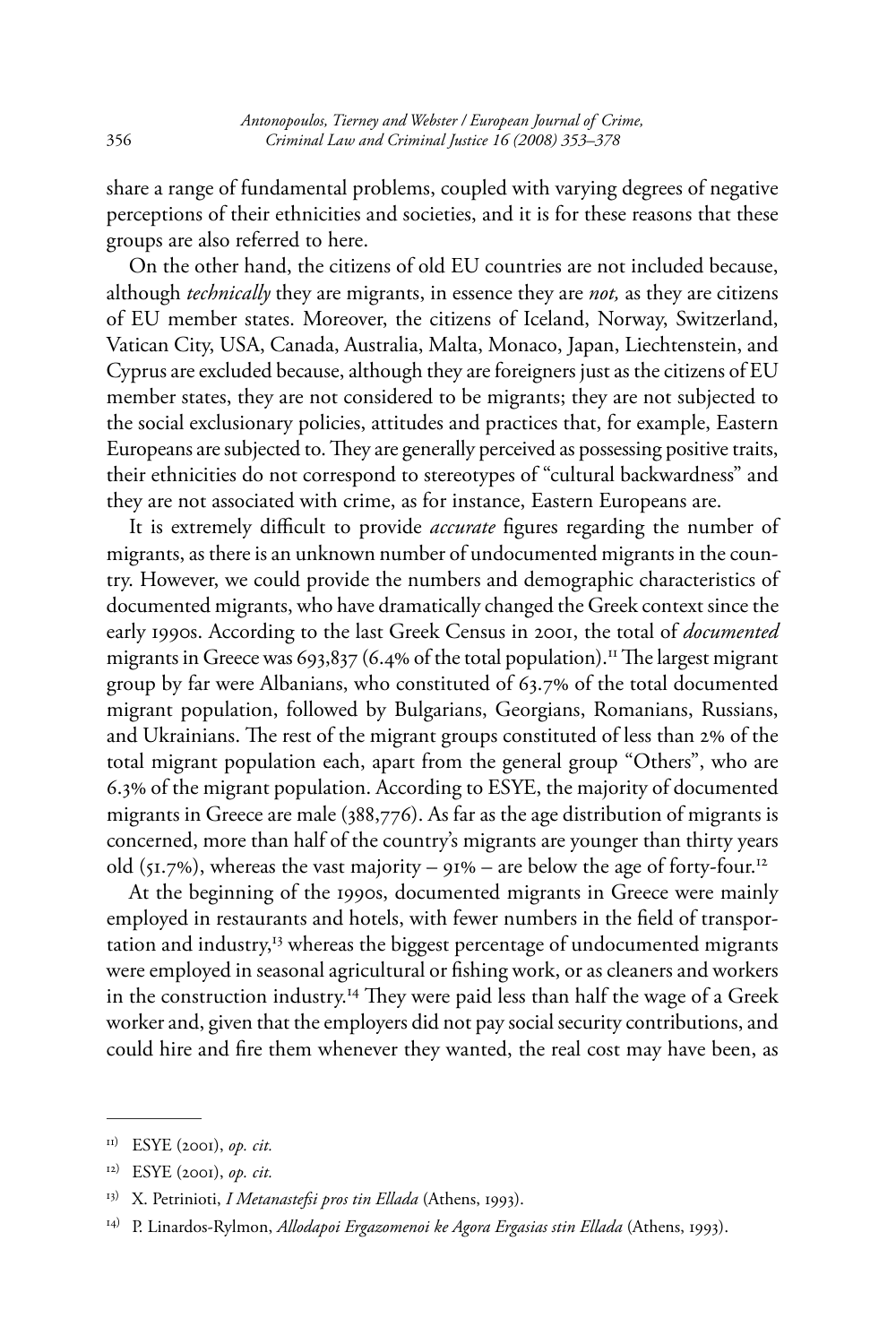King et al.<sup>15</sup> argue, as low as one quarter of the Greek rate. The latest Greek census (ESYE, 2001)<sup>16</sup> did not show any differences, in terms of employment sectors, between one migrant group and another, however, it did show differences in the patterns of employment of migrant groups. This census was also able to provide data as to the patterns of employment for male and female migrants. Specifically, male migrants are employed in construction and agriculture and fishing works, as well as industry, commerce, removals, mining, and tourism or as street vendors, whereas, the majority of female migrants are employed as domestic servants, babysitters, caretakers, and in agriculture.<sup>17</sup>

Migration, in political and scientific debates in Greece, has been approached as a social problem rather than a social phenomenon,<sup>18</sup> and the positive contribution made by migrants to Greek society has been largely neglected. Migrants however, have contributed much in two spheres - demography and economics - which are, to a large extent, connected. The entrance of migrants, who are generally young, has mitigated the country's declining population, and has provided the workforce in vital sectors of the economy, such as agriculture, where labour shortfalls have not been filled by the Greek population. Finally, the migrant community in the country has kept inflation low, and is dynamic in terms of consumption and bank savings.<sup>19</sup> Migrant participation in public life is almost absent; this is linked to a variety of factors, such as, insecure status of a number of immigrants, mistrust towards the Greek state and its agencies, and a lack of resources.<sup>20</sup>

### 3. Previous International and Greek Research

Research over the last 30 years or so (primarily in the Anglo-Saxon world) suggests widely held negative police attitudes and perceptions towards minority ethnic

<sup>&</sup>lt;sup>15)</sup> R. King, T. Iosifides & L. Myrivili, "A Migrant's Story: From Albania to Athens", 24 Journal of Ethnic and Migration Studies (1998) 159-175.

<sup>16)</sup> ESYE (2001), op. cit.

 $F(7)$  ESYE (2001), op. cit.

<sup>18)</sup> A. Marvakis, D. Parsanoglou and M. Pavlou, "Metanastes stin Ellada: 'Provlimata', Koinonika Phenomena kai Ypokeimena", in A. Marvakis, D. Parsanoglou and M. Pavlou (eds.), Metanastes stin Ellada (Athens, 2001) pp. 13-28.

<sup>&</sup>lt;sup>19)</sup> A. Galanopoulos & V. Dionysopoulou, "Ton Metanaston oi Koinotites", Elefhterotypia (2003) 6 December.

<sup>&</sup>lt;sup>20)</sup> R. Gropas & A. Triandafyllidou (2005), "Migration in Greece at a Glance": <www.eliamep.gr/ eliamep/files/Migration%20in%20Greece\_Oct%202005%20(2).pdf>, accessed 26 July 2006.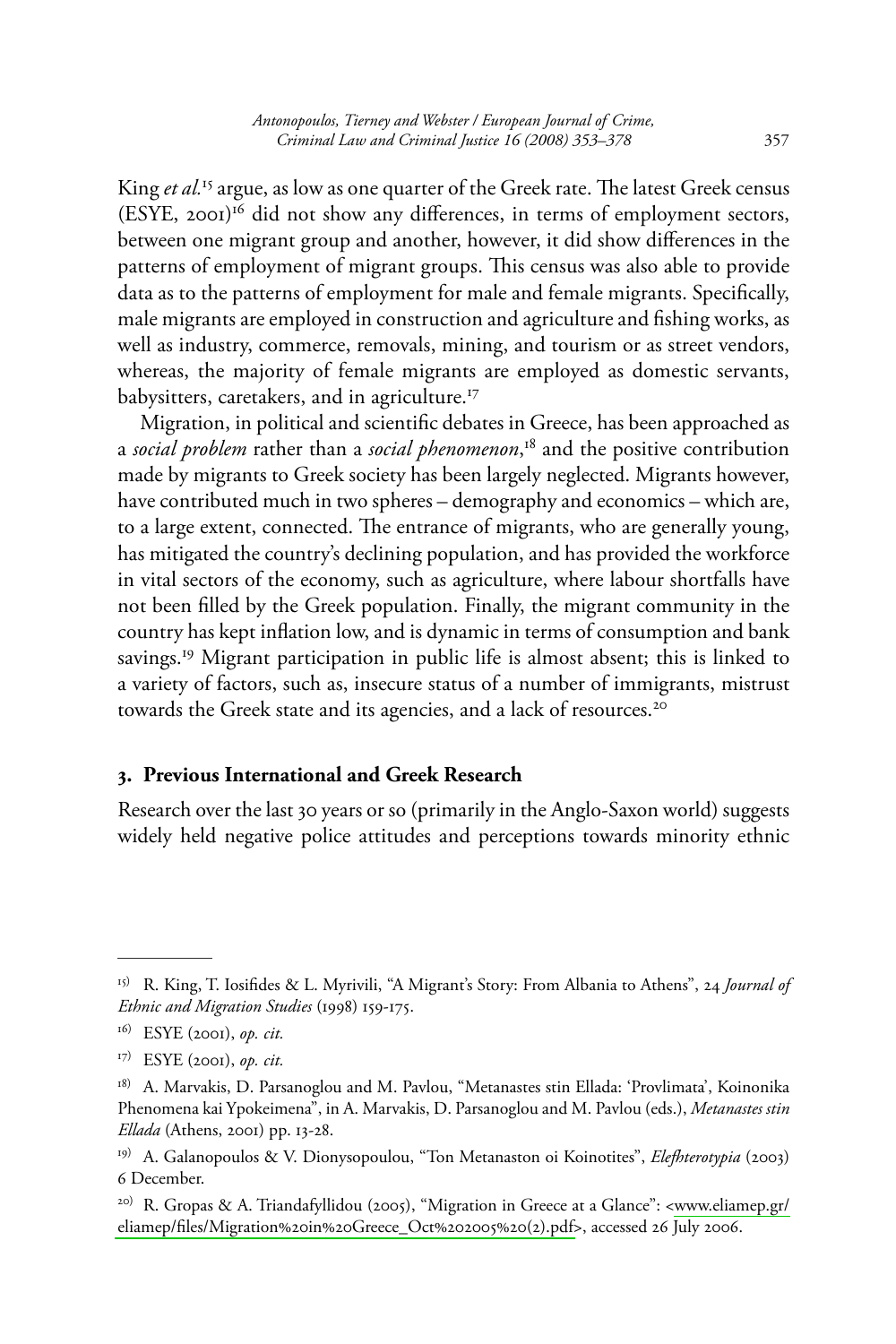groups, racial minorities, and migrants.<sup>21</sup> In Britain, Cain (1973)<sup>22</sup> showed that there are racist prejudices against black people who were perceived as prone to crime and/or violence and difficult to handle, whilst Asians were perceived to be liars, devious and potentially illegal immigrants. Later research came to verify that similar characterizations are commonplace in the police discourse and everyday practice. Smith and Gray (1985),<sup>23</sup> for instance, found that negative and racist attitudes were accepted among the police, and a significant number of officers were also keen to support extreme right wing political parties sharing similar views.<sup>24</sup> Smith and Gray (1985)<sup>25</sup> argued that although racist banter/common was commonplace, it tended not to be translated into practice in police-minority encounters (though maybe knowing they were being watched by researchers influenced them). American research suggests similar patterns. As Hawkins and Thomas (1991) note, the white police officers not only believed that black citizens were inferior to them but also that they were "more criminally inclined by nature than whites".<sup>26</sup> In Australia, community consultations have revealed that the police perceive specific ethnic groups, such as the Italians, as heavily involved in organized crime, and young people from other minority ethnic groups as "delinquent", "a problem" and "troublemakers".<sup>27</sup> There is also some research in continental Europe identifying racist attitudes towards minority ethnic groups on the part of police officers.<sup>28</sup> Clearly, it is likely that negative stereotypical representations of

<sup>&</sup>lt;sup>21)</sup> By "minority ethnic groups" we mean groups of people, who share cultural characteristics and consider themselves as a distinct group, whereas by "racial" minorities we mean groups of people who share inherited somatic characteristics such as skin colour. Most scientists have long considered the term "race" to have no scientific meaning and value at all (see P. van der Berghe, Race and Racism: A Comparative Perspective (2nd edn, New York, 1978); M.J. Bamshad and S.E. Olson, "Does Race Exist?", Scientific American, (2003) December, pp. 50-57; C. Webster, Understanding Race and Crime (Maidenhead, 2007); however, the term is used in this study because the United States collect information on "race". Although minority ethnic groups and migrants belong in different "jurisdictions", they constitute the "Others", who have been identified with danger, fear, and insecurity.

<sup>&</sup>lt;sup>22)</sup> M. Cain, Society and the Policeman's Role (London, 1973).

<sup>&</sup>lt;sup>23)</sup> D.J. Smith and J. Gray, *Police and People in London: The PSI Report* (Aldershot, 1985).

<sup>&</sup>lt;sup>24)</sup> See R. Graef, *Talking Blues: The Police in Their Own Words* (London, 1989).

<sup>&</sup>lt;sup>25)</sup> Smith and Gray (1985), op. cit.

<sup>&</sup>lt;sup>26)</sup> H. Hawkins & R. Thomas, "White Policing of Black Populations: A History of Race and Social Control in America", in Cashmore, E. and McLaughlin, E. (eds.), Out of Order? Policing Black People (London, 1991) 65-86, p. 75.

<sup>&</sup>lt;sup>27)</sup> NSWEAC, 1992 cited in R.B.L. Chan, *Changing Police Culture: Policing in a Multicultural Society* (Cambridge, 1997), pp. 20-21.

<sup>&</sup>lt;sup>28)</sup> Bielefeld et al., 1982 cited in H-J. Albrecht, H-J. "Ethnic Minorities, Culture Conflicts and Crime", 24 Crime, Law and Social Change (1995) 19-36, p. 27.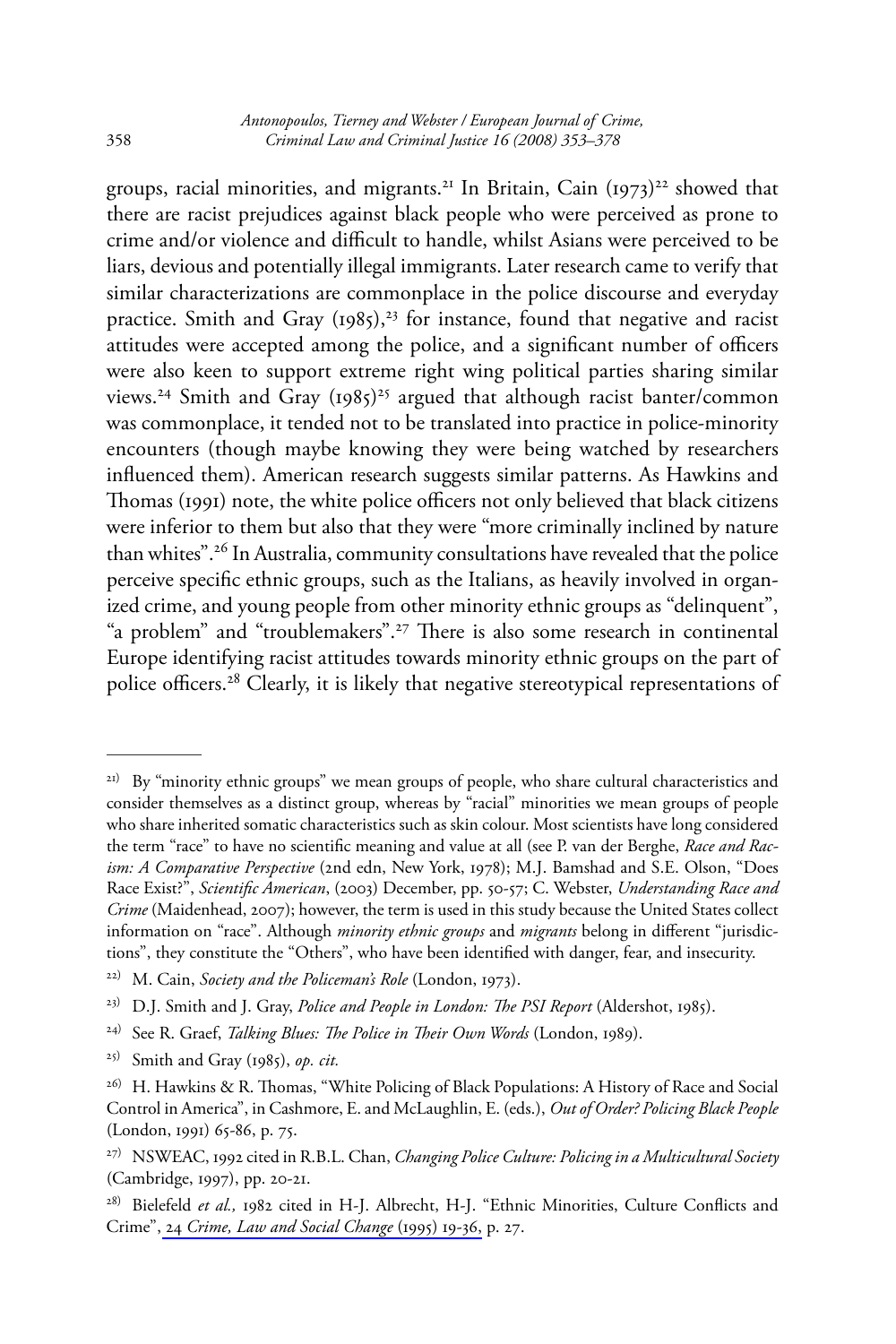minority ethnic groups will have negative consequences in terms of police-minority relations. Wassermen (1996),<sup>29</sup> for instance, discusses how, in 1995, white police officers in New York shot plain-clothed black police officers who at the time were attempting to arrest some robbers, because it was assumed that a black man with a gun was a robber.

As far as we are aware, the existing Greek research on police perceptions of migrants is limited to two studies: Papakonstantis (2000)<sup>30</sup> and Vagena-Palaiologou (2006).<sup>31</sup> It is worth looking into these two studies in more detail. In 1999, the Panteion University of Athens undertook research on police/migrants perception of each other within the context of the ODYSSEUS programme of the European Commission. The research was based on the analysis of questionnaires distributed to approximately 800 police officers and 2,500 documented and undocumented migrants. However, because this piece of research was based on questionnaires, it did not leave much space for the identification of attitudes towards migrants, and the only finding relevant to our study is in relation to responses to migration. According to Papakonstantis (2000),<sup>32</sup> who participated in this study and provides an overview of some of the findings, the police officers thought criminality is the biggest problem in Greece (32.5%), with unemployment (18.4%) and "illegal" migration (17.1%) next. Interestingly, the police officers' views on the ways "illegal" migration can be reduced were far more liberal than those of the migrants. Specifically, only 4% of the police officers that took part thought that the implementation of the Schengen agreement is a good measure against "illegal" migration, when the equivalent percentage for migrants was 84.8%. (Though it could be argued that migrants do not have much information about the Schengen agreement).

In the second study by Vagena-Palaiologou (2006),<sup>33</sup> it was found that 72.3% of the sample of police officers thought that migrants "contributed" to unemployment in Greece. The vast majority of the police (92.2%) though that there has been an increase in criminality in the decade previous to the study, and which roughly coincides with the transformation of Greece to a popular destination country. Of these respondents, 57.5% and 35.9 % said that foreigners were *partly* or *exclusively* to blame for this increase, respectively. Poverty and bad living conditions were

<sup>&</sup>lt;sup>29)</sup> D. Wasserman, "Racial Generalisations and Police Discretion", in Kleining, J. (ed.), *Handled* With Discretion (Lanham, M.D, 1996) 115-130.

<sup>&</sup>lt;sup>30)</sup> G.B. Papakonstantis, "Astynomikoi kai Metanastes", Astynomiki Epitheorisi (2000) February, 86-90.

<sup>&</sup>lt;sup>31)</sup> E. Vagena-Palaiologou, Ratsismos Ke Xenophobia: Erevna sti Dikaiosyni kai stin Astynomia (Athens, 2006).

<sup>32)</sup> Papakonstantis (2000), loc. cit.

<sup>33)</sup> Vagena-Palaiologou (2006), op. cit.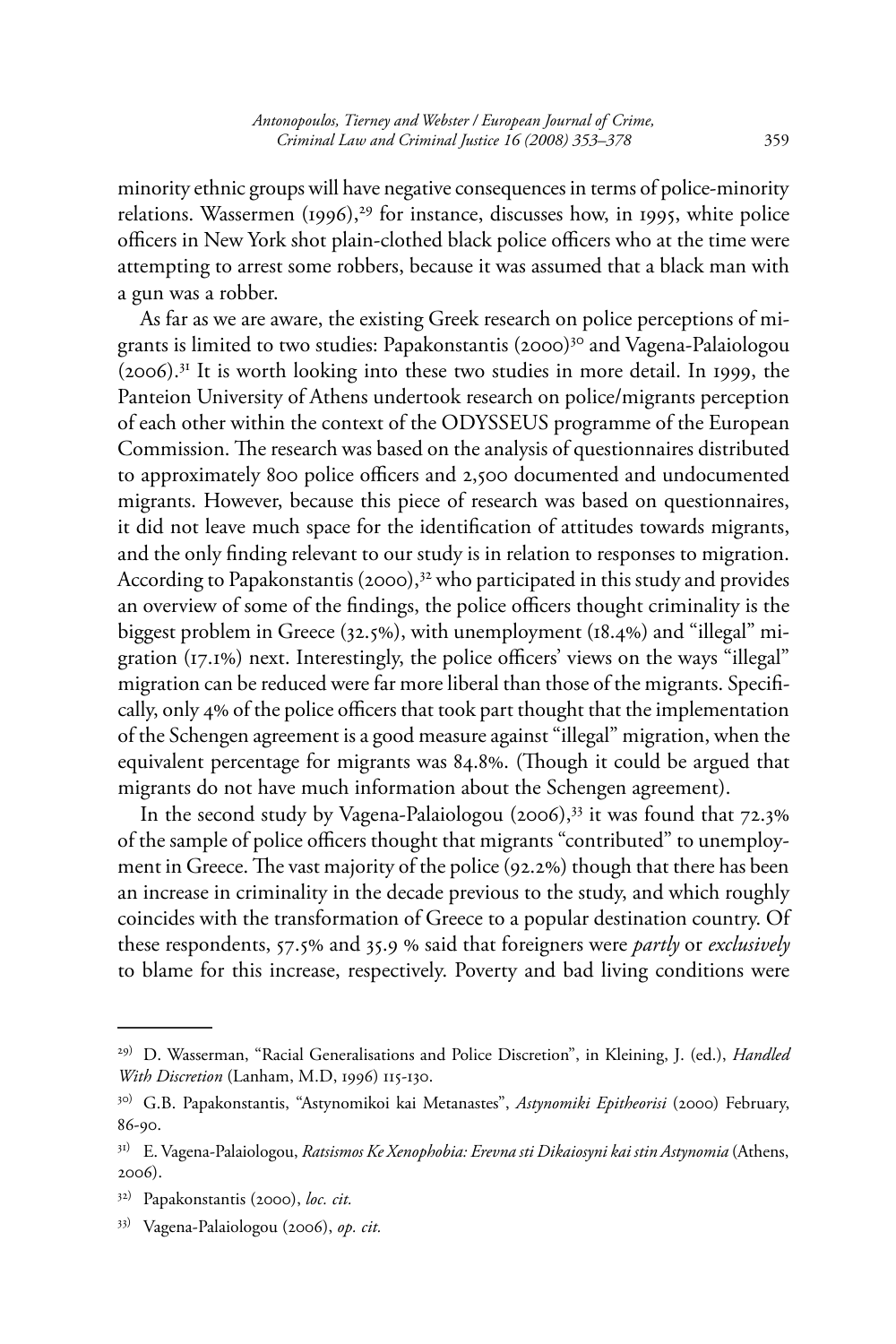considered as factors conducive to migrant criminality by 27.3% of the respondents, 21.8% suggested that migrants commit crime due to lack of respect for fellow humans, although 42.8% attributed migrant criminality to a mix of poverty, poor living conditions and lack of respect. Individual responses included the characterisation of migrant offenders as "born criminals" or "criminals by profession".<sup>34</sup> In addition, only 2.9% considered migrants as "victims". Although, the majority (86.4%) favoured treating migrants equally to Greeks, 13.6% suggested that migrant offenders should be treated more harshly by the criminal justice system or be deported.<sup>35</sup>

## 4. Methodology

The current project was conducted in 2002 in Patras, one of the largest Greek cities with a relatively large number of migrants from a variety of countries, though primarily Albania. Patras is also a transit point for Asian and African migrants heading to Western Europe. The participants were a snowball sample of male detectives (n=26). We started with acquaintances working in the police and relied on referrals from these participants to generate additional participants. The advantages of this method of sampling are lowered search costs and an "informal" identification of participants.<sup>36</sup> An additional benefit of this "multistage technique"<sup>37</sup> of sampling is the geographic proximity of the participants, a factor that helps to reduce administrative problems, especially in research contexts that require face-to-face contact - such as our interviews with the police. Semi-structured interviews were used as the basis for investigating police attitudes towards migration and migrants. All interviews apart from one were tape-recorded, however, on occasion, some participants who had originally agreed to the interview being recorded requested that the tape be turned off. In order to preserve the good relationship with interviewees such a request was, of course, complied with.

It is recognized that our study possesses a number of limitations. Firstly, there are disadvantages associated with snowball sampling. There may have been gatekeeper bias, whereby initial participants referred us to additional participants holding largely similar or, even virtually identical viewpoints. Secondly, the study

<sup>34)</sup> Vagena-Palaiologou (2006), op. cit.

<sup>&</sup>lt;sup>35)</sup> Vagena-Palaiologou (2006), loc. cit.

<sup>&</sup>lt;sup>36)</sup> R. Atkinson and J. Flint (2001), "Accessing Hidden and Hard-to-Reach Populations: Snowball Research Strategies", 33 Social Research Update (2001): <www.soc.surrey.ac.uk/sru/SRU33.html>, accessed II April 2005

<sup>37)</sup> C. Lawrence Neuman, Social Research Methods: Qualitative and Quantitative Approaches (5th edn, Boston, 2003)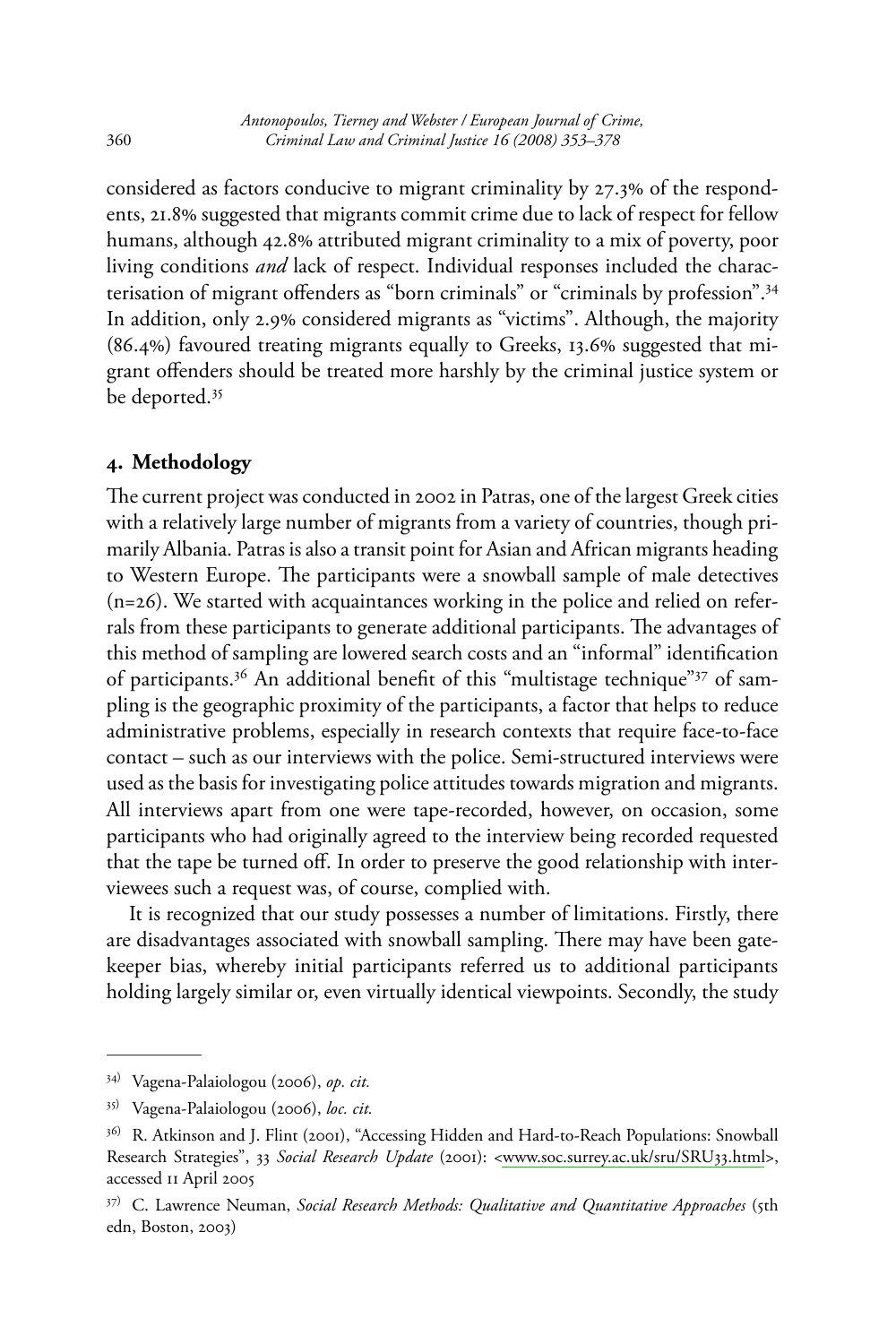focuses on a geographically limited area of Greece. Although we strongly suspect that similar trends in beliefs and practices in relation to migrants and crime exist in other localities in Greece, due to the "historical tendency of Greek policing ...toward increased centralisation",<sup>38</sup> we were not able to investigate the issues throughout the whole country.

# 5. Police Perception of Migration in Greece

There were wide variations from one detective to another when it came to estimating the number of migrants currently residing in Greece. These estimates ranged from 500,000 to 2,000,000. The lack of knowledge regarding migrant numbers results primarily from the unknown number of undocumented migrants entering (and residing in) Greece. The quality of the contact the detectives had with migrants, something that plays an important role in their attitudes towards the migrants, was rather negative, and one of the reasons for this is that, as van Maanen<sup>39</sup> suggests, "... such encounters are strained interpersonally ...". Similar findings can be viewed at Pitkänen and Kouki's (2002)<sup>40</sup> study in which a large proportion of their Finnish police participants characterized their experiences with migrants in the country as "negative".

The detectives recognized the "push", "pull" and facilitating factors influencing the phenomenon of migration into the country. In general terms, the detectives did not consider migration to be a positive phenomenon for Greek society, but rather as a "huge problem" that is getting worse. Most of the detectives referred to migration as a "plague" for the country. Migration to Greece was not only considered as a problem in itself, but also as a major cause of many other problems that affected the quality of life in Greek society -criminality, insecurity and unemployment were often referred to. The mentality and general tenor of the detectives' responses are clearly reflected in the following response:

Migration has harmed Greece to a very large extent. Migrants have made us fearful of sleeping in our yards and balconies in the summer, as we used to do before. Everyone lives in fear now.

<sup>&</sup>lt;sup>38)</sup> G. S. Rigakos & G. Papanicolaou, "The Political Economy of Greek Policing: Between Neo-Liberalism and the Sovereign State", 13(3) Policing and Society, (2003) 271-304, p. 301.

<sup>&</sup>lt;sup>39)</sup> J. van Maanen, "Kinsmen in Repose: Occupational Perspectives of Patrolmen", in Manning, P. K. and van Maanen, J. (eds.), Policing: A View from the Street (Santa Monica, Ca., 1978) 115-128, p. 125.

<sup>&</sup>lt;sup>40)</sup> P. Pitkänen and S. Kouki, "Meeting Foreign Cultures: A Survey of the Attitudes of Finnish Authorities Towards Immigrants and Immigration", 28(1) Journal of Ethnic and Migration Studies  $(2002) 103 - 118.$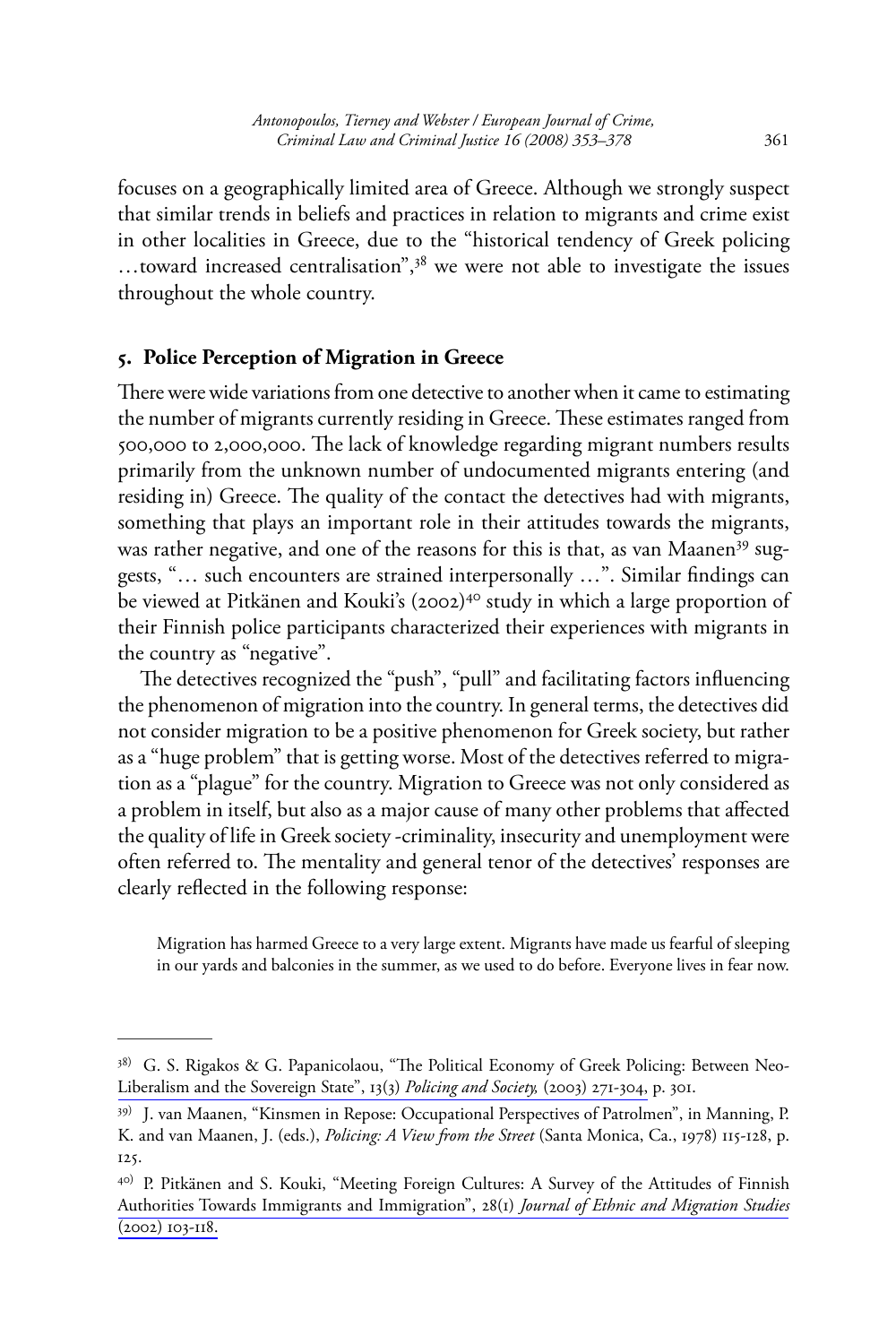Foreigners take jobs from the Greeks. Greece has become a "fenceless vineyard"<sup>41</sup> in which anyone can enter whenever they want, and the results are evident. They made us install alarms in our houses and sleep with a gun under the pillow. I do not think that migrants are a good thing for Greece. (Interview 21: 2-3).

Apart from criminality, insecurity and unemployment the detectives provided further interesting examples of the "problems" migration and migrants have had on the country. One example was a purported imbalance between Greeks and migrants in certain sectors of the economy, such as agriculture and construction, and the effect of the migrants' presence in the regulation of the Greek workers' monthly income. Specifically, the argument was that the Greek unskilled workers' monthly income has remained the same over the last ten years. This argument is rather weak since the migrants' effects on the Greek economy and levels of employment are generally positive.<sup>42</sup> Contrary to what the vast majority of the Greek public believes, migrants generally do not displace Greek workers from the labour market as they tend to be employed in jobs that require unskilled labour.<sup>43</sup> The sector in which there may be a displacement of Greek workers by migrants is the construction industry. However, in general terms, as Ioakeimoglou (2001)<sup>44</sup> suggests, migrant workers create two jobs for Greeks for every displacement of a Greek worker. In addition, in Greece migrant labour provides enormous benefits for the (capitalist) economy. Apart from anything else, it does this because it's a supply of cheap labour and has a knock-on effect of depressing wages at least in certain sectors. In Greece many employers, including some of the detectives interviewed who owned olive fields, recruited (undocumented) migrants as they were are able to pay below the minimum wage.

According to the detectives, migrants also pose problems relating to issues of national security. The majority of the detectives made the point that in many villages the population of migrants is higher than that of Greeks, which, in their view, had created a very dangerous situation.

<sup>&</sup>lt;sup>41)</sup> The phrase "fenceless vineyard" is metaphorically used by the Greek people to refer to a situation conducive to lawlessness and disorder. This phrase is sentimentally much more "charged" in Greek than its English translation.

<sup>42)</sup> A. Lymberaki and T. Pelagidis, O "Fovos tou Ksenou" stin Agora Ergasias: Anohes kai Prokatalipseis stin Anaptyksi (Athens, 2000).

<sup>43)</sup> See Lymberaki and Pelagidis (2000), op. cit.

<sup>&</sup>lt;sup>44)</sup> E. Ioakeimoglou, "Oi Metanastes kai I Apascholisi", in Marvakis, A., Parsanoglou, D. and Pavlou,

M. (eds.), Metanastes stin Ellada (Athens, 2001) 81-94.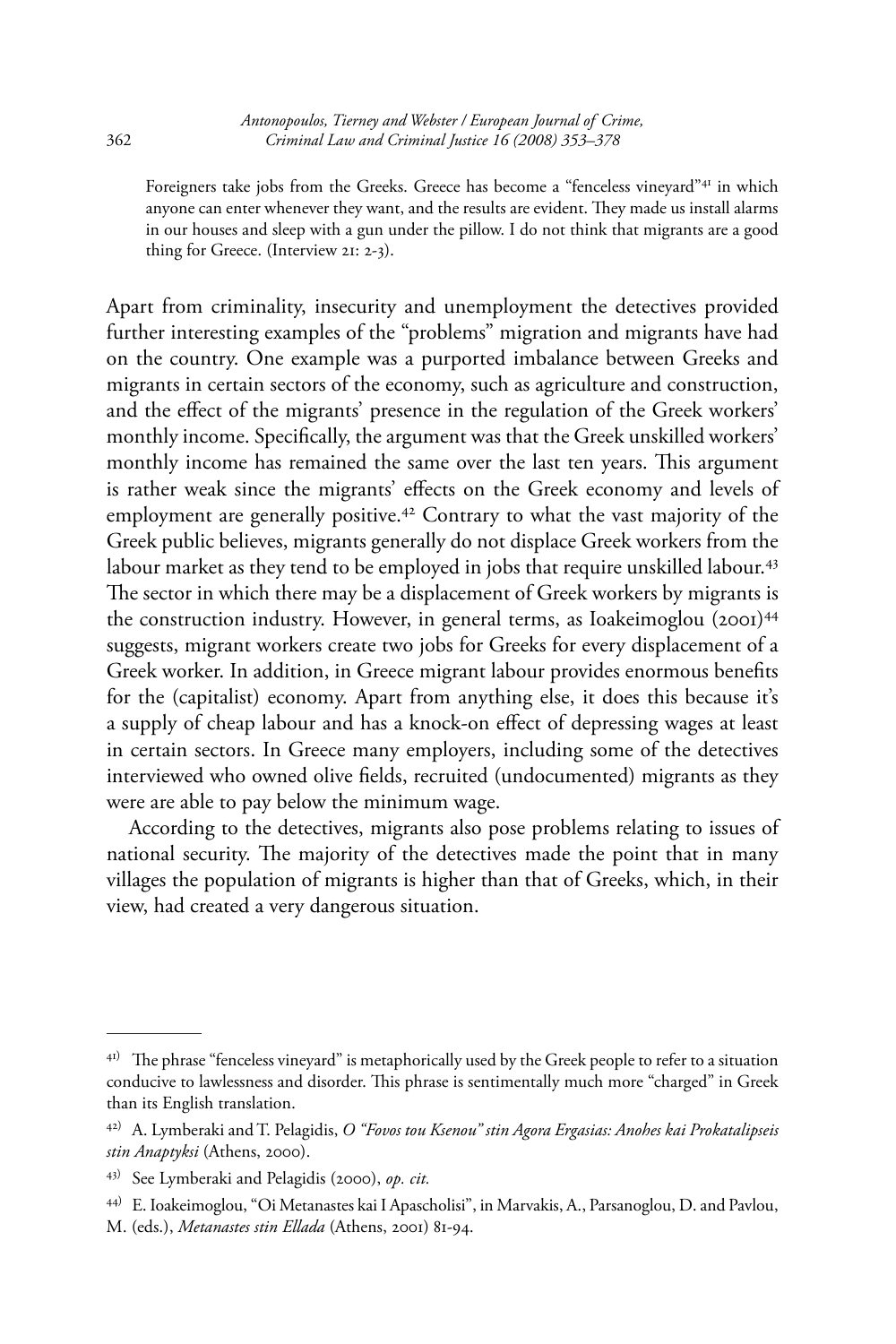In a few years they may say that they are 2,000,000 Muslims and they want mosques. Imagine if that happens... (Interview 7:  $\varsigma$ ).

Similar concerns and sentiments have been expressed by other important officials and politicians related in one way or another to the police. An article by a retired high-ranking police officer in the Hellenic Police Review, provides a characteristic example. In the article the author suggests that migrants can cause the "ghettoization" of some areas, especially in large cities, and can create "dangerous minorities within Greek soil".<sup>45</sup> Moreover, the Greek ministers of public order from 1993 to 1996 argued that undocumented migrants from Iraq and Pakistan "have been settling in the area of Thrace on the Greece/Turkey border".<sup>46</sup> This is described by the ministers as a "sensitive" area, due to the number of Greek Muslims living there. Such xenophobic discourses, which generally serve to offer reassurance and affirmation of national identity "when the nationalistic self-images run into crisis", 47 have appeared within the context of a shift in Greek society from homogeneity to heterogeneity over the past fifteen years. The large-scale migration of the 1990s has led to, in the words of Christopoulos (2001)<sup>48</sup> "the end of national homogeneity". A similar development has occurred in many other countries. In Denmark, for example, despite the fact that Danish citizens had a very good reputation for "tolerance", when the country was transformed into a heterogeneous one, attitudes towards migrants worsened.<sup>49</sup> It is important to note, however, that despite the fact that Greece has only experienced significant waves of immigration since the early 1990s, concerns based upon such notions as endangered "purity" and the "Greekness" of Greece are not new. Tzanelli (2002)<sup>50</sup> informs us of similar widespread official and press debates about the "Other" "polluting" Greek culture in the 19th century. Greek anxieties about "Greekness" has been constantly played out over

<sup>45)</sup> A. Theofilopoulos, "Lathrometanastes: Epiptoseis stin Asfaleia kai Oikonomiki-Koinoniki Zoi tis Horas", Astynomiki Epitheorisi (1999) November, 696-698, p. 697.

<sup>46)</sup> V. Karydis, I Eglimatikotita ton Metanaston stin Ellada: Zitimata Theorias kai Anteglimatikis Politikis (Athens, 1996).

<sup>47)</sup> A. Wimmer, "Explaining Xenophobia and Racism: A Critical Review of Current Research Approaches", 20(1) Ethnic and Racial Studies (1997) 17-41, p. 17.

<sup>48)</sup> D. Christopoulos, "To Telos tis Ethnikis Omo(io)geneias: Paradosiakes kai Nees Morfes Eterotitas stin Ellada", in Marvakis, A., Parsanoglou, D. and Pavlou, M. (eds.), Metanastes stin Ellada (Athens, 2001) 57-80, p. 57.

<sup>&</sup>lt;sup>49)</sup> Y. Enoch, "The Intolerance of a Tolerant People: Ethnic Relations in Denmark", 17(2) Ethnic and Racial Studies (1994) 282-300.

<sup>50)</sup> R. Tzanelli, "Haunted by the 'Enemy' Within: Brigandage, Vlachian/Albanian Greekness, Turkish 'Contamination' and Narratives of Greek Nationhood in the Dilessi/Marathon Affair (1870)", 20(1) Journal of Modern Greek Studies (2002) 47-74.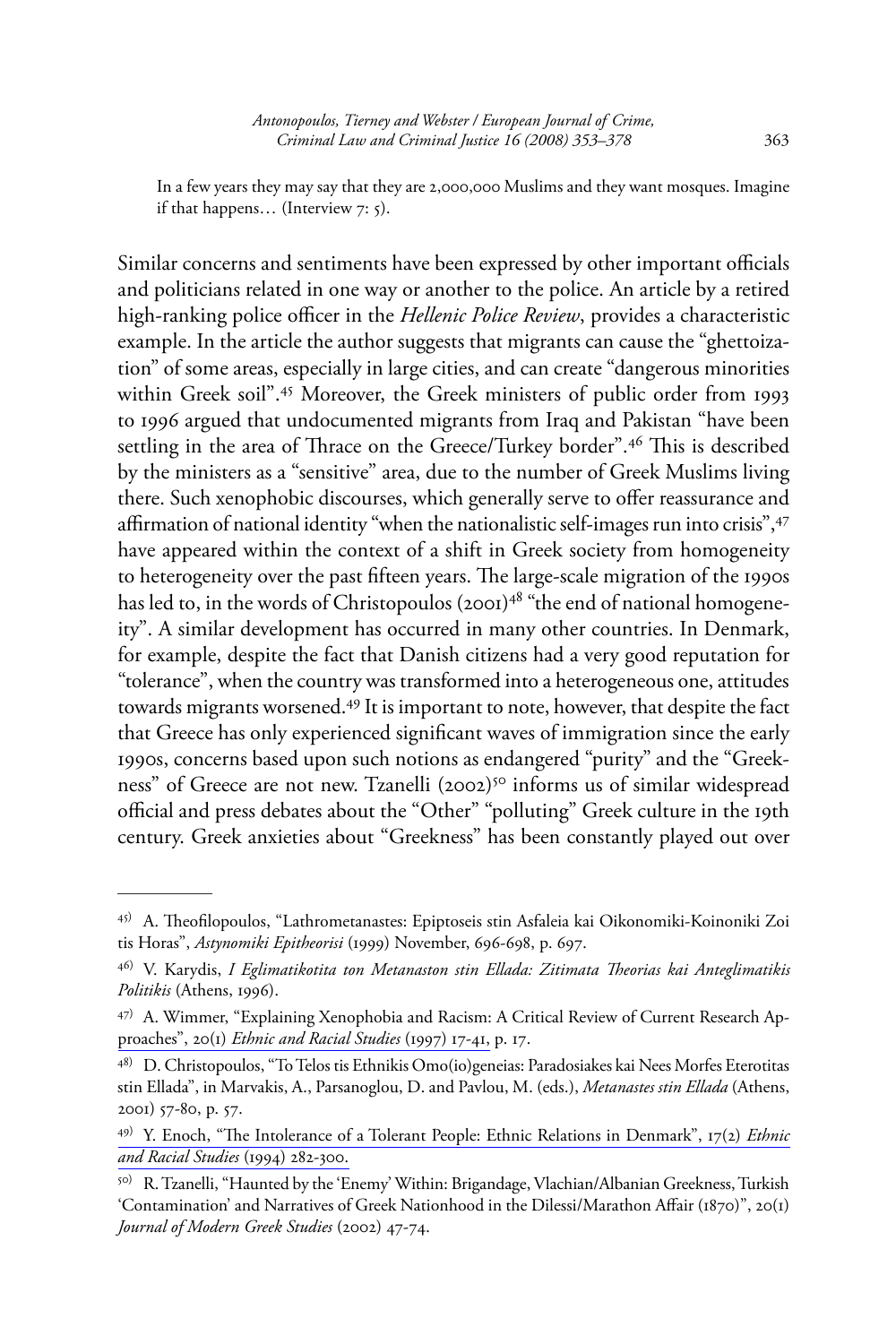some considerable time in relation to claims and counter-claims over borders and boundaries of territorial integrity and Greek ethnicity in relation to for example, Turkey and the former Yugoslavia. Consequently, there is a hyper-sensitivity about who "belongs" and who does not.

Negative perceptions of migration in Greece within the police institution can be partly attributed to the fact that police work is concerned with maintaining the status quo, hence the "... police represent conventional authority".<sup>51</sup> The detectives interviewed, viewed migration through the prism of a "social problem" means that it is viewed as "being threatening to the very structures of the society that produces them, the antithesis of structure and order".<sup>52</sup> The sudden influx of large numbers of migrants into the country in the early nineties was, regardless of subsequent social and economic developments, a factor that, in itself had influenced the perceptions of the detectives interviewed. Up to that point, Greece was one of the most homogeneous countries of the world;<sup>53</sup> it was also a country from which people had traditionally emigrated. All of the detectives put forward "solutions" to what they saw as the problems caused by migration in Greece, though there was no consensus regarding the nature of these "solutions". Broadly speaking, however, their responses can be categorized as either "hard" or "soft" (an equivalent distinction was made by Grönfors, 1981,54 in his study of the relationship between police and Gypsies in Finland, and it is from this study that we borrow the terms "softliners" and "hardliners"). The "softliners" (n=12) argued in favour of the social, linguistic, educational etc. integration of migrants into Greek society, together with periodic regularization of the number of migrants allowed to enter the country in accordance with the needs of the labour market. The "hardliners" (n=14) suggested more intense policing, a stricter legal framework to control inward migration, including a reduction in the quotas, the (practical) implementation of the 2001 agreement with Turkey on the refoulement (epanaproothisi) of migrants, and deportation. Responses from "hardliners" included comments along the lines of "They should go home" (e.g. interview 21: 4). The hardliners also placed a great emphasis on (and in fact elaborated on) the registration of all migrants into lists (one for each prefecture), and argued that migrants should not be able to move out of the prefecture in which they are registered. This "solution", which clearly constitutes an infringement of the section 5 of the Greek Constitution, stems out of the

<sup>&</sup>lt;sup>51)</sup> J.R. Lambert, Crime, Police and Race Relations: A Study in Birmingham (London, 1970), p. 198.

<sup>&</sup>lt;sup>52)</sup> M. Grönfors, "Police Perception of Social Problems and Clients: The Case of the Gypsies in Finland", 9 International Journal of the Sociology of Law (1981) 345-359, p. 353.

National Geographic Society, "The Balkans/Refugees: Double Map Supplement", National 53) Geographic, (2000) February.

<sup>&</sup>lt;sup>54)</sup> Grönfors (1981), *op. cit.*, p. 353.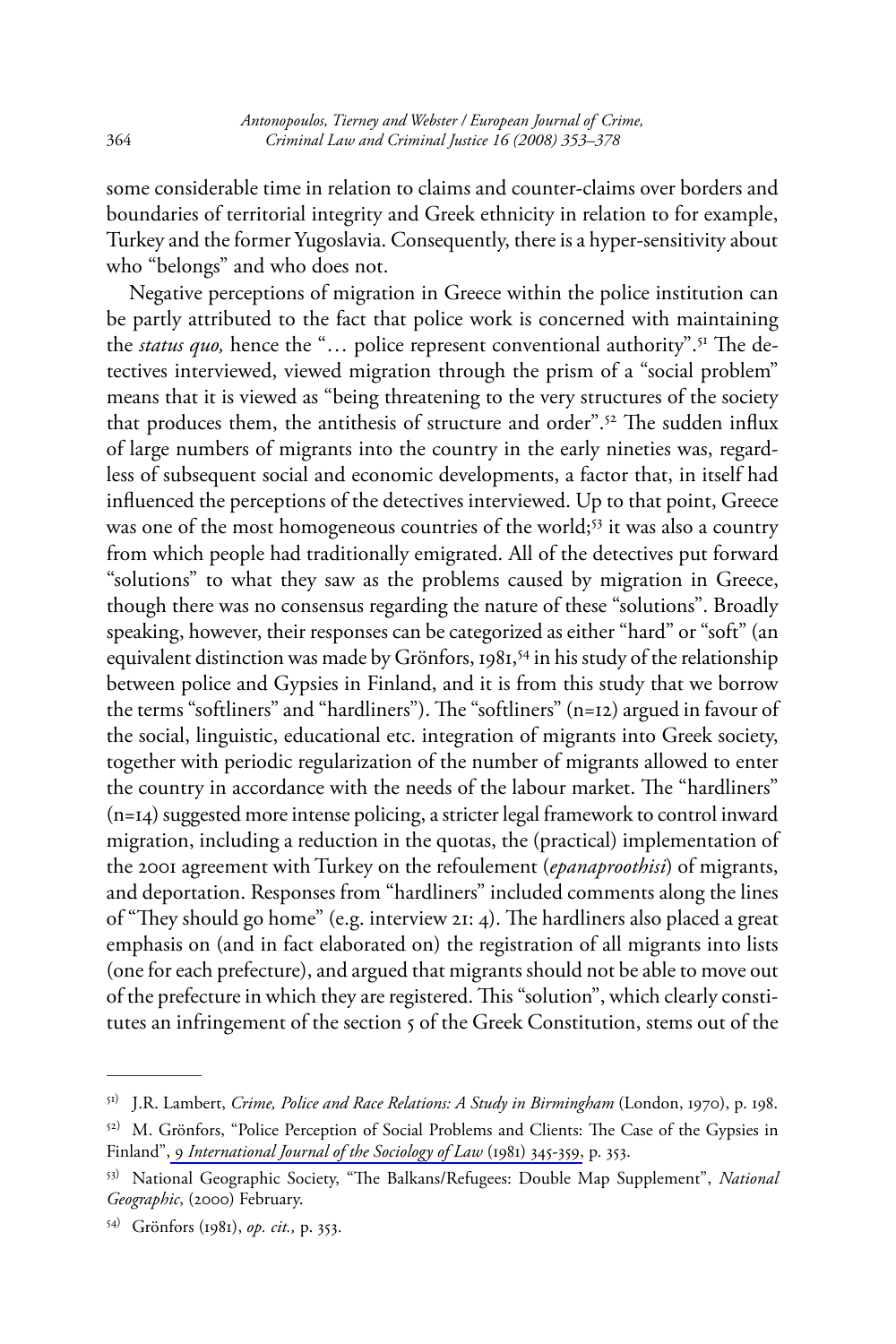detectives' experience of migrants who had committed a crime providing the police with false names and other information in the various places they moved to, and in consequence making tracking their movements extremely difficult. Moreover, a number of detectives suggested that "assimilation" (as opposed to "integration" suggested by the "softliners") would be a solution to the problems they identified: "We are interested in the migrant being a real Greek" (interview 7: 6).

For these detectives, the assimilation of migrants into a supposed superior Greek culture, a view originating from the ideals of ancient Greece, would make them better individuals. This is clearly a racist argument, since it is based on an unshaken belief that different ethnic or what are perceived to be "racial" groups are comprised of "individuals (who) are classified as inferior/superior in terms of ... cultural worth ...".<sup>55</sup> There was a strong sense of "us" and "them" evident in the discourse of the detectives, and this is also present in the public's accounts.<sup>56</sup> As Wimmer (1997)<sup>57</sup> would argue, this represents a Manichean view rooted in the notion of a superior (Greek) culture locked in conflict with a barbaric (migrant) culture. In relation to this, it is interesting to note that the screensaver on one of the interviewee's mobile phone included a Greek flag and the ancient Greek moto "pas mi Ellin, varvaros" ("Anyone who is not Greek, is a barbarian"). Migrants are "symbolically excluded from the pale of "civilisation".<sup>58</sup> Simultaneously, these pejorative categorizations symbolize Greek self-perceptions, not simply as "European", but also as "European *par excellance*".<sup>59</sup> In this context we can note that in the Second Report for the European Monitoring Centre on Racism and Xenophobia, Greece was identified as the nation most resistant to multiculturalism when compared with other members of the European Union.<sup>60</sup>

<sup>&</sup>lt;sup>55)</sup> J. Tierney, "Race, Colonialism and Migration", in Tierney, J. (ed.), Race, Migration and Schooling (London, 1982) 1-43, p. 24.

<sup>&</sup>lt;sup>56)</sup> G.A. Antonopoulos, "Public Reporting of Criminal Activities to the Police in Greece: Is There a Difference When the Offender is Migrant?", 14(2) European Journal of Crime, Criminal Law and Criminal Justice (2006) 135-160.

<sup>57)</sup> A. Wimmer, "Explaining Xenophobia and Racism: A Critical Review of Current Research Approaches", 20(1) Ethnic and Racial Studies (1997) 17-41.

<sup>&</sup>lt;sup>58)</sup> R. Tzanelli, "Not My Flag! Citizenship and Nationhood in the Margins of Europe (Greece, October 2000/2003)", 29(1) Ethnic and Racial Studies (2006) 27-49, p. 42.

<sup>&</sup>lt;sup>59)</sup> Tzanelli (2006), op. cit., p. 42.

<sup>&</sup>lt;sup>60)</sup> M. Coenders, M. Lubbers & P. Scheepers, Majorities' Attitudes Towards Minorities in European Union Member States: Results from the Standard Eurobarometers 1997-2000-2003, Report 2 for the European Monitoring Centre on Racism and Xenophobia (Nijmegen, 2003).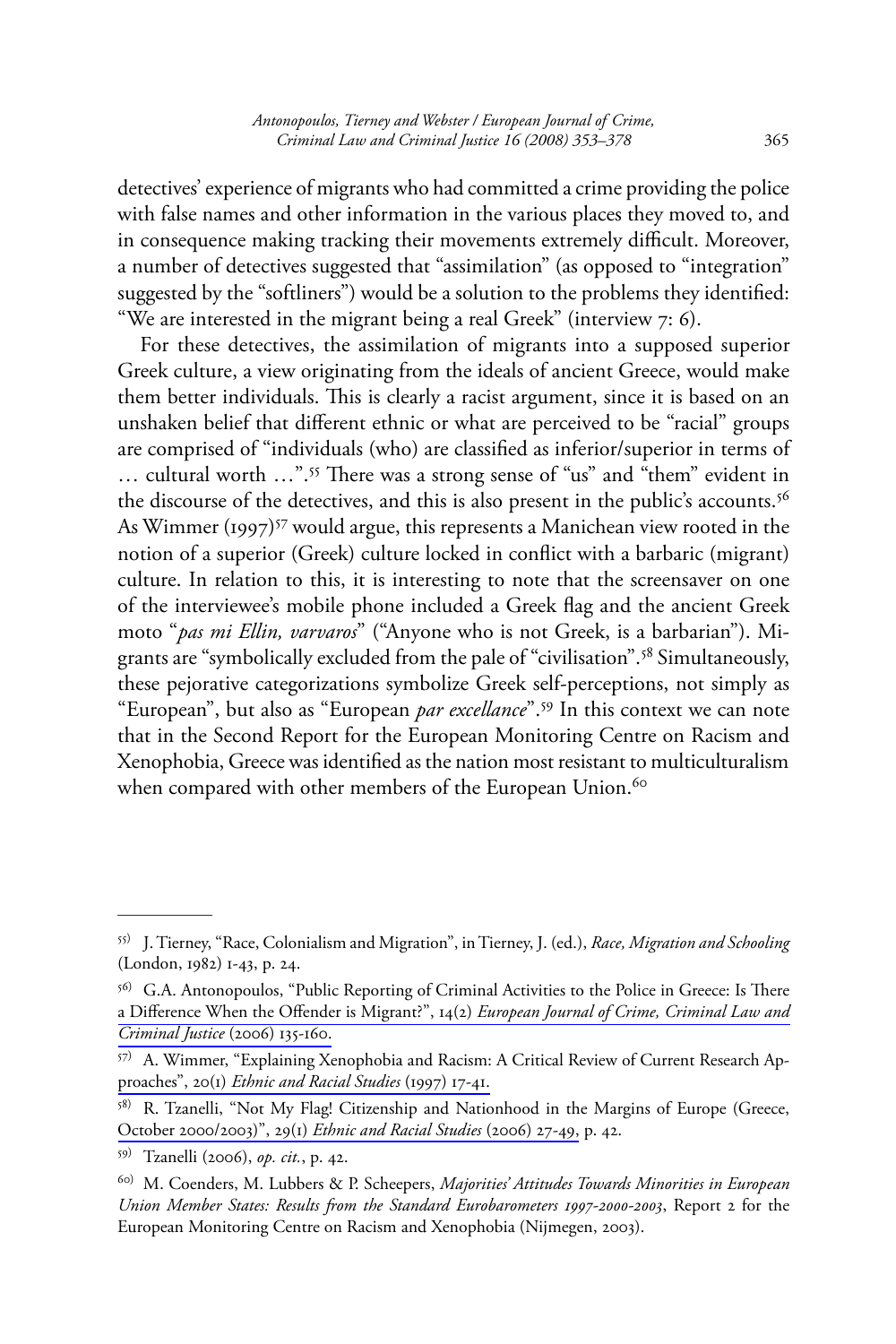### 6. Police Perception of Migrants

Although the detectives considered migration and migrants as a problem, an assumption that all encounters between the police and every migrant group is "inevitably conflict-based is simplistic".<sup>61</sup> It is true that research has indicated that the police tend to think in "rigid categories"<sup>62</sup> and have specific attitudes towards female colleagues, female offenders,<sup>63</sup> homosexuals,<sup>64</sup> and minority ethnic groups. Stereotypes are functional to police work.<sup>65</sup> An integral part of police subculture is mission of the police as a "thin blue line" between order and chaos.<sup>66</sup> The practical use of these stereotypes is that they help to create an ordered world out of potential chaos.

However, the detectives interviewed had different views about the different migrant groups present in Greece. Although having the status of *migrant* was enough of a signifier for the police, this was not the only criterion for the detectives to have a negative image of migrants, as some groups such as Indians, Polish, Serbs, Kurds, Filipinos, Iraqis, Pakistanis, Bangladeshis, and Africans were generally valued positively. Epithets such as "cultured", "gentle", "hard-working", "law-abiding", "saints", etc., are indicative of this evaluation. It is also important to note that no racial (as opposed to ethnic) prejudice appeared as Asians and Africans were generally evaluated positively. There were also groups that were evaluated in a neutral fashion. Russians, for example, were generally perceived as "disciplined". However, the detectives suggested that it would be extremely dangerous if someone "messed with cliques of Russians involved in organized criminal activities". The groups that were exclusively valued negatively were the Albanians and the Romanians. The Albanians, in particular, apart from the recognition on the part of the detectives that they are "hard-working", were considered "dangerous", "criminals", "thieves", "murderers", "rapists". What is apparent is that, in contrast to the "qualities" of the other migrant groups in the country, the qualities of the Albanians, as perceived by the detectives, are crime-related. Albanians are viewed as being inherently crimi-

<sup>&</sup>lt;sup>61)</sup> N. J. Britton, "Examining Police/Black Relations: What's in a Story?", 23(4) Ethnic and Racial Studies (2000) 692-711, p. 694.

<sup>&</sup>lt;sup>62)</sup> R.W.Balch, "The Police Personality: Fact of Fiction", 63 The Journal of Criminal Law, Criminology and Police Science (1972) 106-119, p. 107.

<sup>&</sup>lt;sup>63)</sup> R. Horn, "Not Real Criminals: Police Perceptions of Women Offenders", 19 Criminal Justice Matters (1995) 17-18.

<sup>&</sup>lt;sup>64)</sup> M. Burke, "Homosexuality as Deviance: The Case of the Gay Police Officer",  $34(2)$  The British Journal of Criminology (1994) 192-203.

<sup>&</sup>lt;sup>65)</sup> R. Reiner, *The Politics of the Police* (2nd edn, Hemel Hempstead, 1992).

<sup>&</sup>lt;sup>66)</sup> J.H. Skolnick. & J.J. Fyfe, Above the Law: Police and the Excessive Use of Force (New York, 1993).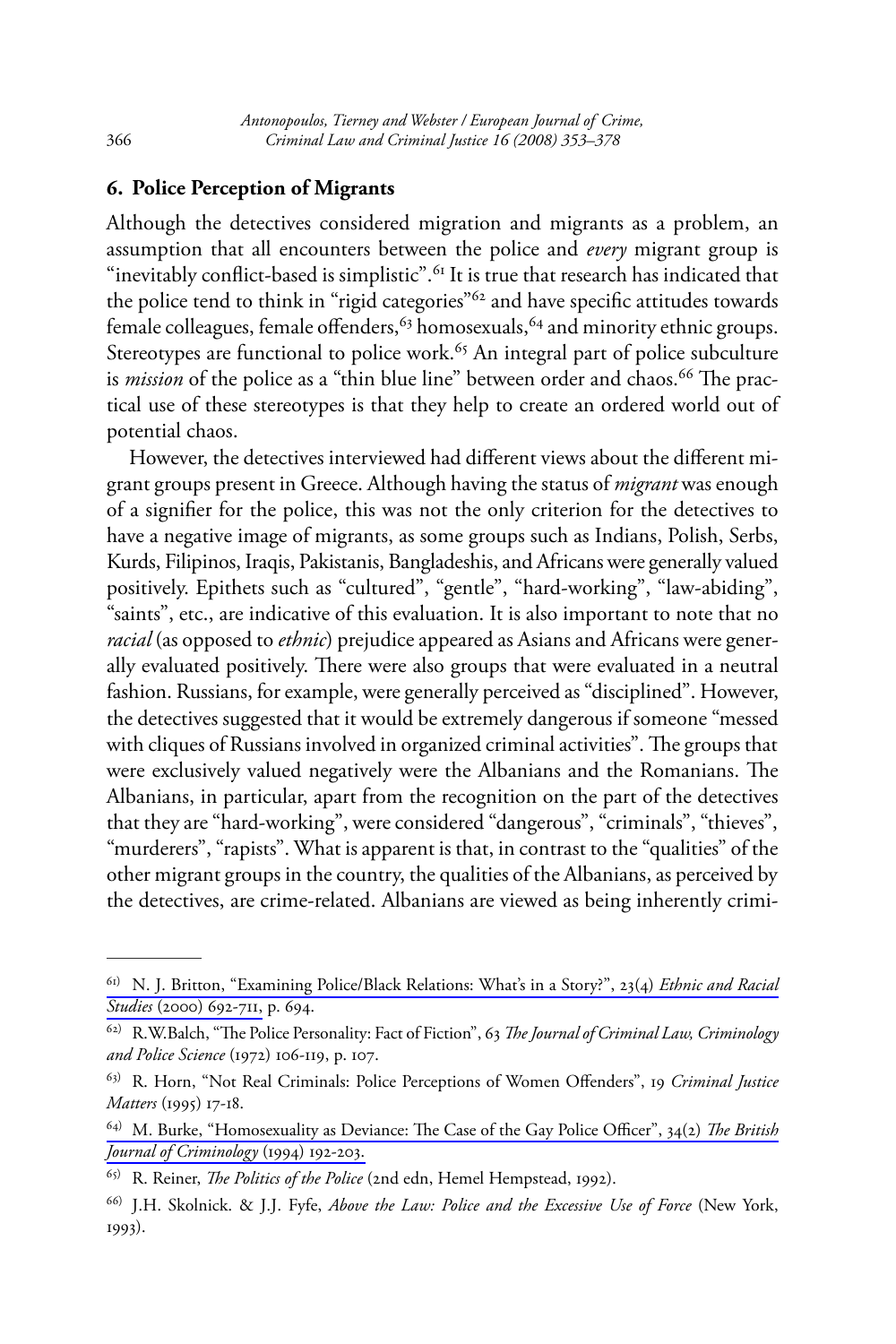nal and violent, and characterizations such as "thieves by birth", "cold-blooded", "killers by instinct", and "born criminals" saturate the detectives' perception of the Albanian migrants. Danger, as well as risk in general are constructs of police work that are "sustained by police officers in the course of their routine work", <sup>67</sup> and is part of the threat-danger nexus that Manning (1977)<sup>68</sup> has talked about. It is worth noting that the Albanians are also the "dangerousness reference point" when it comes to the evaluation of the Romanians and the Polish (see Table I).

One characterization of Albanian migrants, and voiced by the detectives, that is particularly negative is that of "animal", a metaphor that can function to support

| Groups           | Epithets/Characterisations                                                                                                                                                                                                                                                                                                                                                                                                      |
|------------------|---------------------------------------------------------------------------------------------------------------------------------------------------------------------------------------------------------------------------------------------------------------------------------------------------------------------------------------------------------------------------------------------------------------------------------|
| <b>Albanians</b> | "Dangerous", "Criminals", "Criminal Individuals", "Thieves", "Killers",<br>"Bad", "Worst Migrants", "Worst Foreigners", "Worst Breed of People",<br>"Untrustworthy", "Ungrateful", "Problem", "Uncultured", "Uneducated",<br>"Restless", "Inhumane", "Suspicious", "Rough", "Violent", "Heavy Alcohol<br>Drinkers", "Unhesitant", "Dirty", "Cold-blooded", "Killers by Instinct",<br>"Born Criminals", "Animals", "Hardworking" |
| Romanians        | "Thieves", "Less Dangerous than the Albanians", "Burglars"                                                                                                                                                                                                                                                                                                                                                                      |
| Polish           | "Great People", "Hardworking", "Gentle", "Clean", "Quiet", "Disciplined",<br>"Polish are not  Albanians"                                                                                                                                                                                                                                                                                                                        |
| Bulgarians       | "Disciplined"                                                                                                                                                                                                                                                                                                                                                                                                                   |
| Russians         | "Disciplined", "Mafiosi"                                                                                                                                                                                                                                                                                                                                                                                                        |
| Indians          | "Example of Migrants", "Saints", "Quiet", "Hardworking", "Gentle",<br>"Cultured"                                                                                                                                                                                                                                                                                                                                                |
| Phillipinos      | "Hardworking", "Disciplined"                                                                                                                                                                                                                                                                                                                                                                                                    |
| Kurds            | "Unfortunate", "Wretched", "Good", "Quiet", "Lazy"                                                                                                                                                                                                                                                                                                                                                                              |
| Iraqi            | "Unfortunate", "Quiet"                                                                                                                                                                                                                                                                                                                                                                                                          |
| Serbs            | "Very Good People"                                                                                                                                                                                                                                                                                                                                                                                                              |
| Pakistani        | "Quiet"                                                                                                                                                                                                                                                                                                                                                                                                                         |
| Bangladeshi      | "Quiet"                                                                                                                                                                                                                                                                                                                                                                                                                         |
| Africans         | "Friendly", "Hardworking", "Clean", "Good", "Good Guys",<br>"Disciplined", "Quiet", "Law-abiding"                                                                                                                                                                                                                                                                                                                               |

Table I. Epithets and Characterisations of Migrants by the Detectives, by Group

 $(67)$  S. Holdaway, *Inside the British Police* (Oxford, 1983), p. 19.

P.K. Manning, Police Work (Cambridge, Mass., 1977). 68)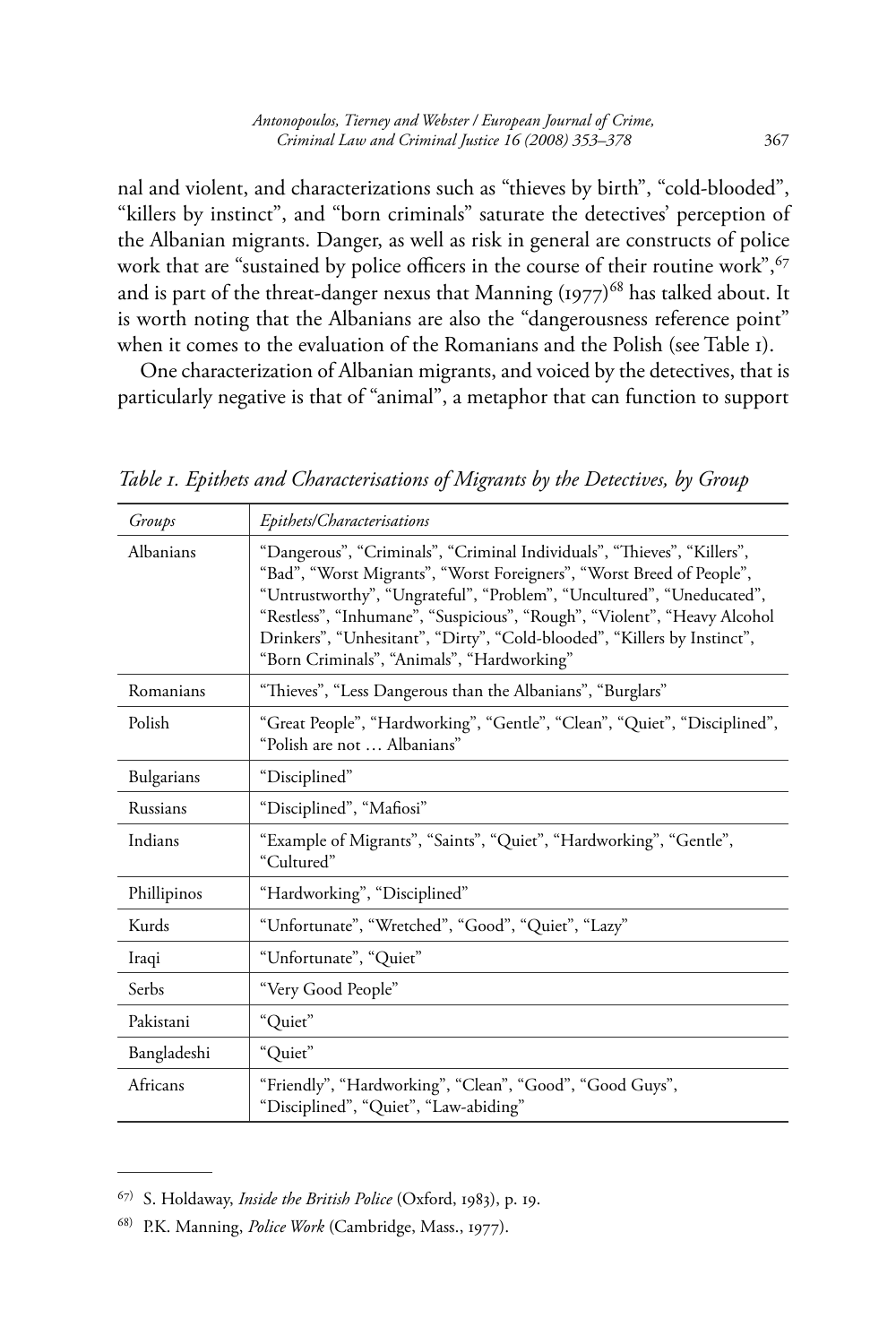the detectives' perception of themselves as "fully human".<sup>69</sup> The narrations of the detectives regarding the physical endurance of the Albanians unlawfully crossing the borders, have a played an important role in the stereotyping of this migrant group. As noted by King et al.,<sup>70</sup> because the border police (and the army) very often fail to apprehend undocumented migrants when chasing them in the rough, mountainous terrain of the Greek-Albanian borders, they use the myth of the "Albanian superhuman". This, though, does not use the American comic book hero as a reference point, rather, the animal-like qualities associated with "atavism" - an evolutionary throwback – found in Lombroso's theory.<sup>71</sup> Below is one narration that clearly reinforces King et al.'s (1998)<sup>72</sup> account of "animal analogy":<sup>73</sup>

One day, when I was going home after work, I came across two young Albanians who looked suspicious. I called them and they came up close to me. When I asked them whether they had papers they started running and, although I chased them for a few metres, they disappeared. Have you ever seen an Albanian running ...? (Interview 1: 9).

In this case, the attempt of the detective to arrest the Albanian migrants was based on their looking suspicious, a situation, however, that leaves much space for "particularistic law enforcement or, simply, discretion".74 The extent to which the suspiciousness of the Albanian migrants in these cases was embodied in objective features is unknown. However, it should be mentioned that it may be the case that stereotypes of likely offenders are a self-fulfilling prophecy as the Albanians are disproportionally stopped and searched, questioned and arrested, a process that inevitably leads to the amplification of deviance and crime of the particular migrant groups.<sup>75</sup>

<sup>&</sup>lt;sup>69)</sup> Lévi-Strauss, 1966 cited by M. Young, An Inside Job: Policing and Police Culture in Britain (Oxford, 1991), p. 112.

<sup>70)</sup> King et al. (1998), op. cit.

<sup>&</sup>lt;sup>71)</sup> See, for instance, J. Tierney, *Criminology: Theory and Context* (2nd edn, Harlow, 2006).

 $72)$  King *et al.* (1998), *op. cit.* 

B. Bowling, C. Phillips, A. Campbell and M. Docking (2001), Policing and Human Rights: Elimi-73) nating Discrimination, Xenophobia, Intolerance, and the Abuse of Power from Policework (abstract): <www.unrisd.org>, accessed 8 July 2004.

<sup>74)</sup> D. J. Black, "The Mobilization of Law", in Manning, P. K. and van Maanen, J. (eds.), *Policing:* A View from the Street (Santa Monica, Ca., 1978) 167-187, p. 184.

<sup>75)</sup> J. Young, "The Role of the Police as Amplifiers of Deviancy, Negotiators of Reality, and Translators of Fantasy: Some Consequences of Our Present System of Drug Control as Seen in Notting Hill", in Cohen, S. (ed.), Images of Deviance (Harmondsworth, 1971) 27-61; see also J. Lea, "Police Racism: Some Theories and Their Policy Implications", in Matthews, R. and Young, J. (eds.), Confronting Crime (London, 1986) 145-165.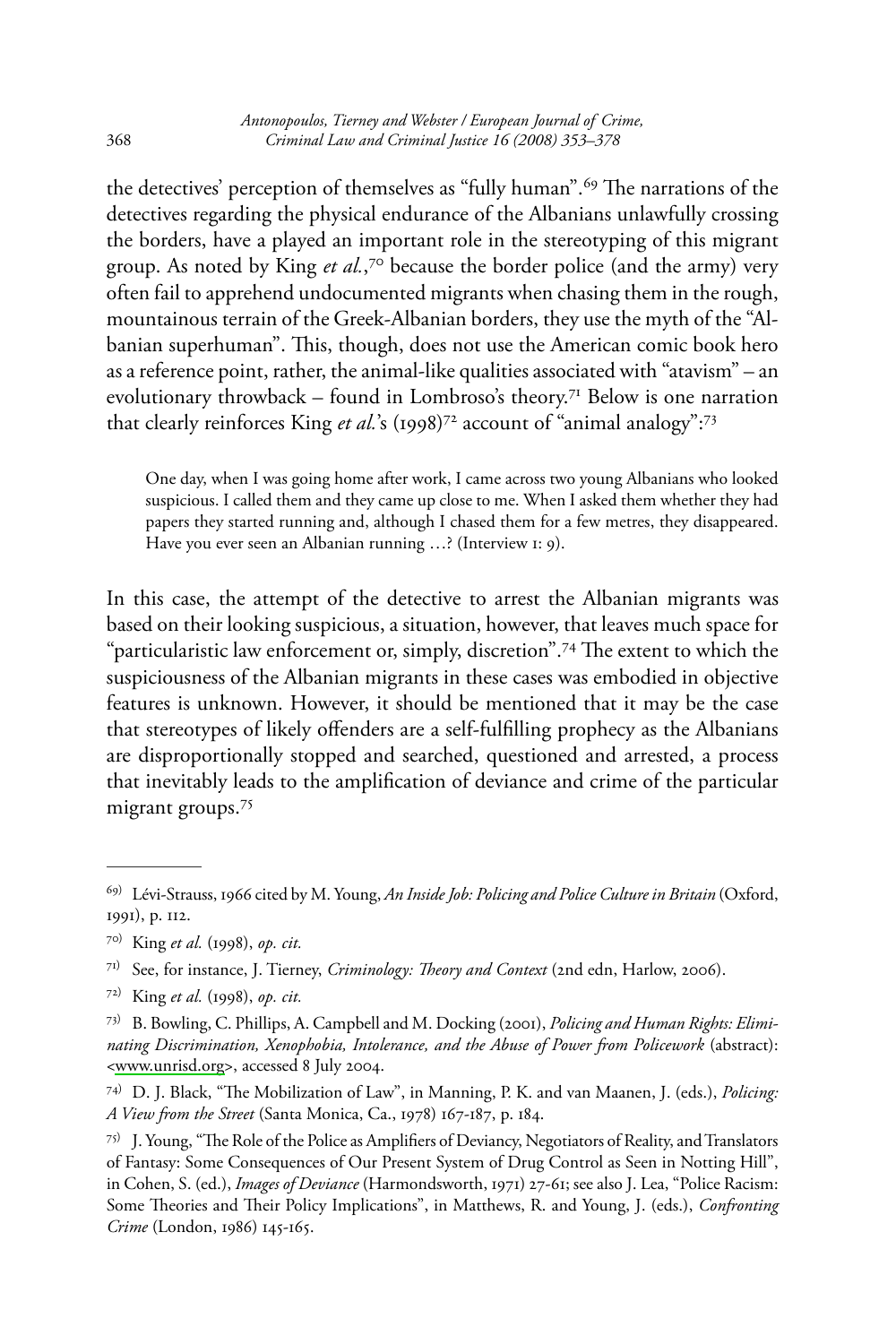Apart from Albanian migrants, a few detectives spoke of unpleasant experiences with Kurdish migrants. However, in recounting these experiences it was clear that police perceptions of "Others" are contingent upon already existing attitudes and assumptions about different nationalities. In effect, police understandings and practices are predicated upon a sort of "pecking order". For example, after the arrest of Abdullah Oçalan, the leader of the Kurdish Workers' Party (PKK), by the Turkish secret services in Kenya, there was a huge disappointment among the Kurdish people in Greece (and across the rest of Europe), and a widespread belief that the Greek government was partly, if not exclusively, responsible. There were small-scale riots in large cities, and inevitable clashes with the police. In one of these clashes, one detective had a large, plastic garbage bucket thrown at his head. The detective, however, did not judge the Kurdish people by this incident; on the contrary he had a very good view of them. There is probably one more reasons why the police have better relationships with the Kurds: The detectives believed that the Kurds, unlike Albanians, are political refugees whose primary aim is to move as soon as possible from Greece to other Western European countries. In other words, the Kurds were not seen as a threat to the homogeneity of Greece; Greece is merely a staging post. Thus attitudes and perceptions are not only a function of specific experiences with groups of people. Importantly, they are the product of the interaction between personal experience and "the accumulated folk wisdom of community experiences".76

### 7. Police Perception of the Realationship between Migrants and Crime in Greece

As shown earlier, criminality (along with insecurity and unemployment) was perceived as the greatest problem caused by the presence of migrants in the country. The detectives had absolutely no doubt that criminality in Greece had increased since the beginning of the 1990s, and in fact further increases were predicted:

We were a country of 10,000,000 people with an X number of offenders and to this a Y number of offenders from other countries was added. (Interview 1: 11).

This is in accordance with Tsalikoglou et al.'s<sup>77</sup> survey and Vagena-Palaiologou's

<sup>&</sup>lt;sup>76)</sup> T. Jefferson, "The Racism of Criminalisation: Policing and the Reproduction of the Criminal Other", in Gelsthorpe, L. (ed.), Minority Ethnic Groups in the Criminal Justice System (Cambridge, 1993) 26-46, p. 38.

<sup>77)</sup> As cited by V. Karydis, "Criminality or Criminalisation of Migrants in Greece? An Attempt at Synthesis", in Ruggiero, V., South, N. and Taylor, I. (eds.), The New Criminology: Crime and Social Order in Europe (London, 1998) 350-367, p. 353.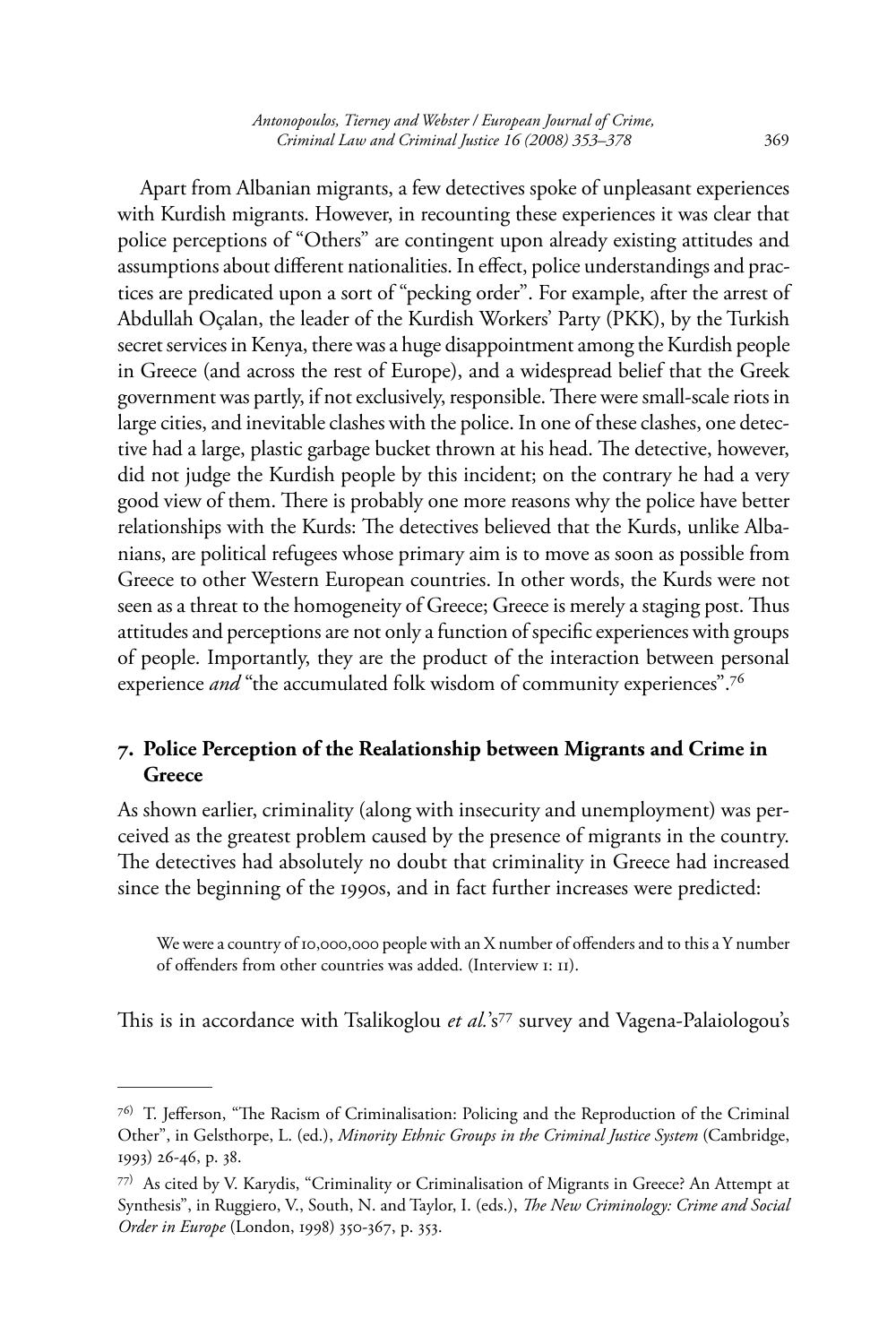study,<sup>78</sup> which showed that percentages of police of all ranks in their samples thought that the increase in crime rates in Greece was attributable to migrants. In our study the detectives were confident enough to provide estimates of the increase in criminality since the beginning of the 1990s - these varied between an "optimistic" doubling and a "pessimistic" quadrupling. Their confidence did not derive from detailed knowledge of crime statistics, rather, it based simply on the fact that the Greek prison population included a disproportionate number of migrants. The most interesting finding in terms of the relationship between migrants and crime in Greece, however, was the detectives' belief that migrants also *indirectly* caused an increase in criminality among Greeks. The logic of this argument was based upon the view that an unknown number of Greeks where using the presence of (criminalized) Albanians to, in effect, cover their tracks:

From the moment the migrants and especially the Albanians came into Greece, the Greeks commit more crimes. Before the Greeks commit a robbery or a burglary they think: "there are a lot of Albanians in this area, so the people will say that they did it". And in this way they commit a crime that they would not otherwise commit (Interview 21: 5).

The detectives' extremely negative view of Albanians, which involved identifying them with "danger", theft, violence and insecurity, rendered the interviewer's intention to ask them which migrant group is *primarily* responsible for the increase in criminality in Greece redundant. Apart from the Albanians, the other three groups that are heavily involved in criminal activities in the country are, according to the detectives, the Romanians, the Russians and the Turks. Bulgarians, Serbs, Kurds and Iraqis were also mentioned, but to a much lesser, almost minimal extent. As far as the detectives were concerned, when compared with Albanians, the criminal activities of all of these groups are minor. In fact, for the police, the issue of the relationship between migrants and crime is primarily an issue of the relationship between Albanians and crime. Worth noting is that the difference between the Albanians and the other groups was perceived of as quantitative as well as qualitative. Albanians, according to the detectives, are involved in thefts, murders, robberies, rapes, burglaries, drug trafficking, thefts of vehicles that would later be sent in parts, either to Albania or to other countries, prostitution-related offences, migrant smuggling and virtually every criminal activity they have the opportunity to get involved in. Interestingly, the police had also been confronted with a number of Albanian family violence incidents the number of which "exceeds that of the Greek population". However, the detectives tended to view these incidents from the perspective of the offender, rather than the victim. This is not an exceptional

<sup>370</sup> 

<sup>78)</sup> Vagena-Palaiologou (2006), op. cit.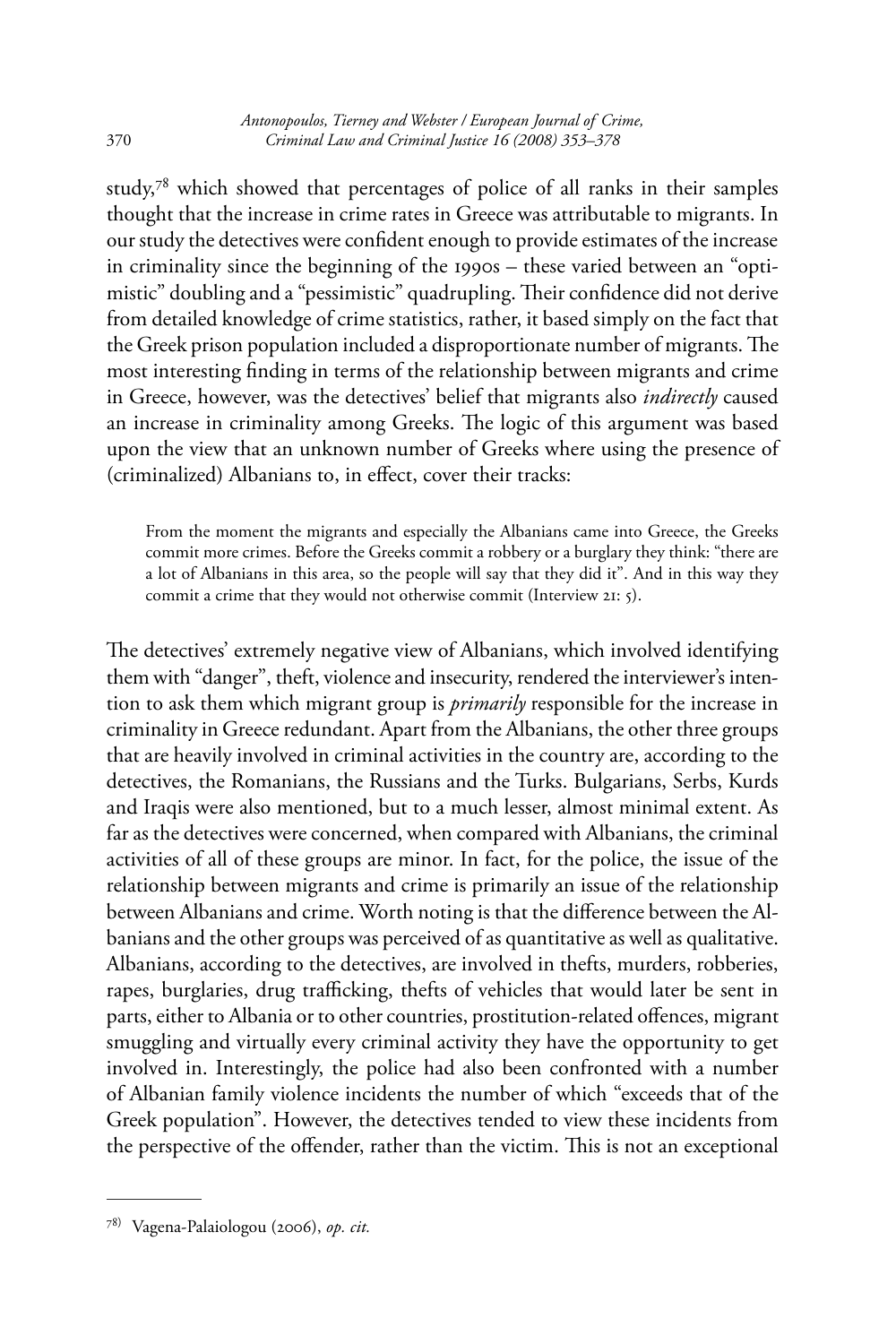tendency. As Pearson et al.<sup>79</sup> have noted, the British police in the 1980s not only rejected the view that racist violence was a serious social problem, but also emphasised intra-racial victimisation, thus focusing again on the criminality of minority ethnic groups. The detectives argued that the characteristic element of many of the crimes committed by Albanians is extreme violence. From this perspective, the motives for acts of violence are personal disputes that had their roots in Albania. Given that Albanians are believed to commit more violent crime, crime resulting in death and forcible sex offences, the police devote a larger number of detectives, time and other resources to these crimes. Romanians, according to the detectives, are involved in thefts, burglaries and prostitution-related offences, whereas in the case of Russians it is thefts, money laundering, "death contracts" and drug trafficking. Bulgarians and Serbs are primarily involved in thefts, Kurds and Iraqis in the smuggling of migrants, and Turks in the smuggling of migrants and drug trafficking. Whether the detectives' perception of the involvement of migrants reflects their actual involvement in crime is of course, not known.

An important dimension to the detectives' perception of Albanian criminality is that it is committed by the *majority* of Albanian migrants, and young Albanians in general are seen as criminals. However, criminality among other migrant groups is associated with only small segments of these groups. This finding is congruent with Lea's (1986) analysis of police understandings of black criminality in Britain: "While the police may be quite precise about what sub-groups of the white population they regard as being involved in particular types of crime, they may be far less precise in the case of the blacks seeing them involved in crime as a racial group".80

The idea that the increase in criminality, as well as the qualitative transformation of criminality, is exclusively caused by migrants, may partly be a result of an agenda oriented towards securing a positive image vis a vis the Greek community from which they are drawn, rather than from the Albanian community they are policing. The view that the police in Greece, and especially "the leadership of the police are happy with the situation, since the low detection rates can be explained in terms of the criminal activity of the migrants",<sup>81</sup> is untenable, since an inexorably rising crime rate would undermine both police effectiveness and the relationship between the police and the (Greek) public. "Prioritizing" criminal activities of a violent nature would explain the police focus on Albanian criminality; however, it

<sup>79)</sup> G. Pearson, A. Sampson, H. Blagg, P. Stubbs and D. Smith, "Policing Racism", in Morgan, R. and Smith, D.J. (eds.), Coming to Terms with Policing: Perspectives on Policy (London, 1989) 118-137.

Lea (1986), op. cit., p. 163.

Karydis (1998), op. cit., p. 353. 81)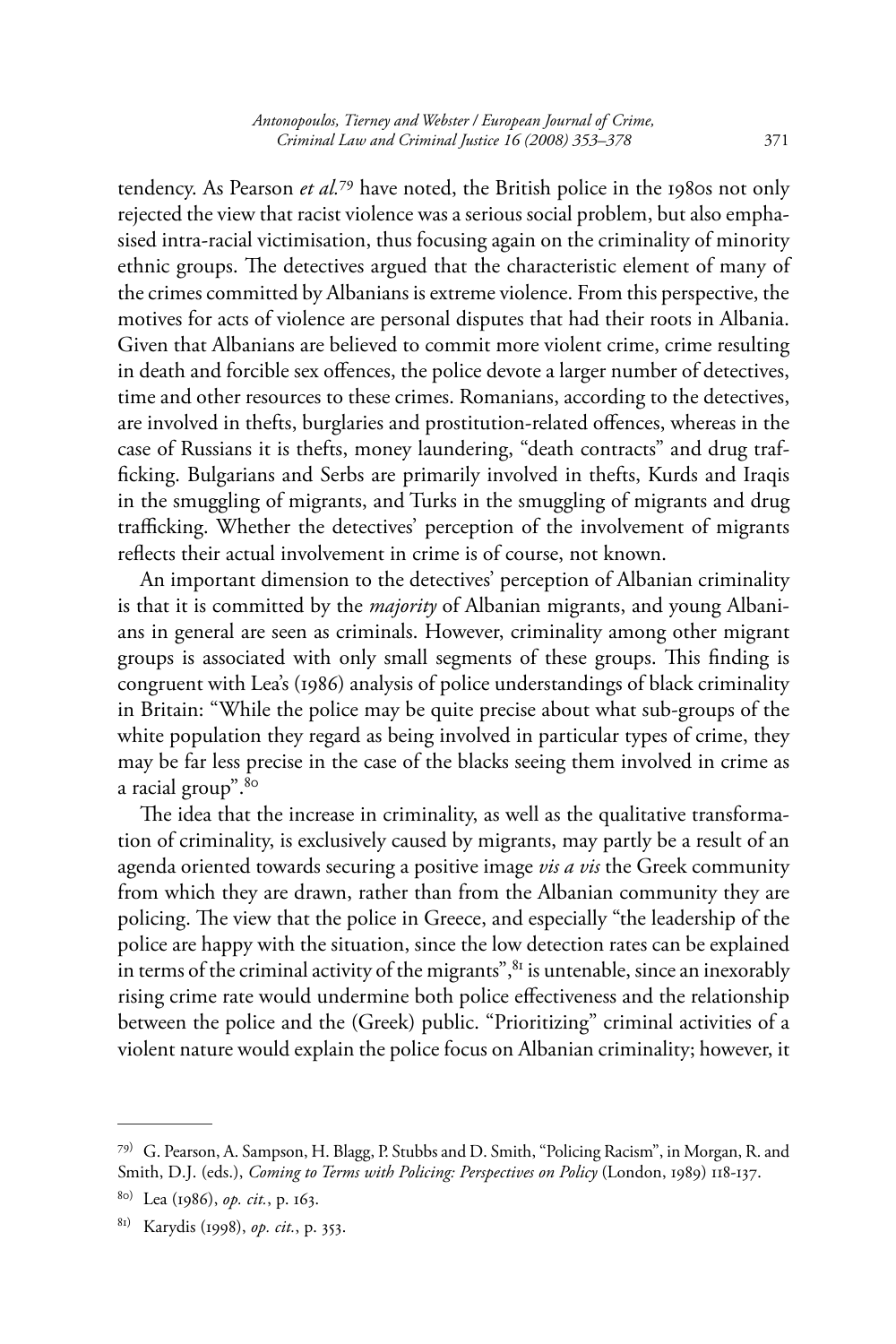may be the case that, in reality, they focus on Albanians because they think they will have a better result when it comes to violent offences. In other words, by shifting "from suspecting individuals to suspecting social categories"<sup>82</sup> the detectives may discriminate statistically without having any intention of discriminating directly against the Albanians and, in effect, only focusing on the rewards offered by this kind of "discrimination".<sup>83</sup>

Finally, as is apparent from the absence of any accounts of the victimisation of migrants, the police refuse to view migrants as victims of a crime. The police perception of the relationship between migrants and crime is, in essence, based upon a perception of migrants as offenders, a perception that not only neglects the needs of the migrant community but also contributes much to the consolidation of the migrant-criminal stereotype, and adds to the vulnerability of migrant groups.

#### 8. Discussion-Conclusion-Recommendations

The police are an important piece of the migrants-crime-and-criminal justice jigsaw. In respect to their relationship with (minorities and) migrants, this study identifies with the Anglo-Saxon research and part of the existing Greek research, in that it shows that there are high levels of prejudice among the Greek police. However, explanations for  $wby$  this happens are much less clear. What is important to note is that although the findings are based on a locality in Greece, the findings are nationally and globally relevant.

Our findings have to be viewed within the wider immigration social control in Greece. Since 1991, when the Law on Aliens (L. 1975/1991) was introduced, migration has been identified as a national security issue, and migrants have been criminalised and excluded. Following pieces of legislation, such as the Law on Aliens 2910/2001, although should be credited with providing some rights to the migrants it still encouraged the identification of migration with a public order and national security issue. The legal framework in Greece, especially within the first ten years when the country was transformed into a country of immigration, influenced "the opportunity structure of undocumented migrants".<sup>84</sup> The rigid

<sup>82)</sup> J. Young, "From Inclusive to Exclusive Society: Nightmares in the European Dream", in Ruggiero, V., South, N. and Taylor, I. (eds.), The New European Criminology: Crime and Social Order in Europe (London, 1998) 64-91, p. 76.

<sup>&</sup>lt;sup>83)</sup> See M. Banton, "Categorical and Statistical Discrimination", 6(3) Ethnic and Racial Studies (1983)  $267 - 283$ 

<sup>84)</sup> G. Engbersen and J. van der Leun, "Illegality and Criminality: The Differential Opportunity Structure of Undocumented Immigrants", in Koser, K. and Lutz, H. (eds.), The New Migration in Europe: Social Constructions and Social Realities (New York, 1998) 199-223, p. 217.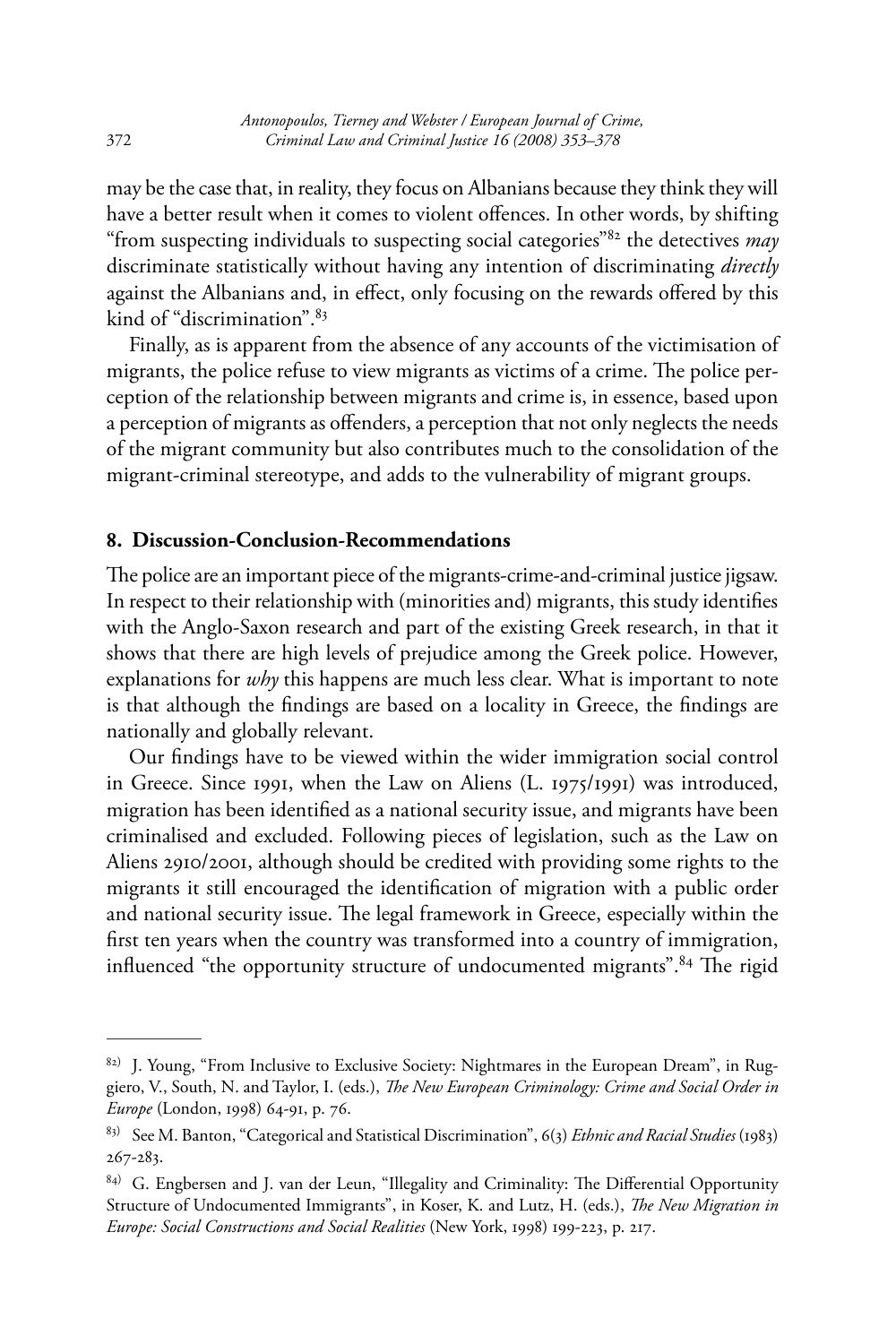migration framework in Greece and the securitisation of irregular migration in the country is embodied to the low number of asylum applications and the small percentage of successful applications<sup>85</sup> as well as the high numbers of migrants deported from Greece. For example, it is estimated that from 1991 until the first half of 1999, 1,820,000 migrants were deported, of which 1,700,000 were from Albania<sup>86</sup>

The public attitude towards migrants is generally unfavourable. Recently, Antonopoulos found widespread stereotypical public views about migrants. Specifically, he found that his participants would refer to migrants "with several derogatory terms such as, for example, dirty-migrants and dirty-Albanians, or they would refer to them by using specific words that show the criminal stereotype of the migrants such as *criminals*, and *thieves*".<sup>87</sup> He also found that these perceptions are the root of a tendency among the Greek public to report to the police criminal activities committed by migrants more readily than criminal activities committed by Greeks.<sup>88</sup> A "moral panic" about (the criminality of) migrants has been prevalent in Greece, and the media representations of migrants on the national and local level, which amplify the *criminal migrant* stereotype, have contributed to this to a very large extent.<sup>89</sup> During the 1990s media reported on "waves" of migrant criminality attributed primarily to Albanian migrants, embellishing these reports with representations such as "criminal", "dangerous", "mafiosi".90

Although, as mentioned before, explanations as to the high levels of police prejudice towards migrants are less clear. There are a number of reasons why these attitudes are present, which may be similar or identical to those present in

A new immigration law was adopted by the Greek parliament in 2005, the Law 3386/2005 with the objectives of coordinating the country's immigration policy and harmonizing it with EU legislation and regulations, simplifying procedures, providing social inclusion policies, addressing the status of human trafficking victims etc. This immigration law, which was put into effect on January 1, 2006 (and amended in January 2007) has been criticized -among other - for ignoring the undocumented migrants residing in Greece (see Gropas and Triandafyllidou (2005), op. cit.).

<sup>85)</sup> See, for instance, G.A. Antonopoulos, "The Legal Framework of Migration in Greece 1991-2001 and Its Effects", 20(1&2) International Review of Law, Computers and Technology (2006) 135-147.

<sup>86)</sup> Theofilopoulos (1999), op. cit.

<sup>87)</sup> G.A. Antonopoulos, "Public Reporting of Criminal Activities to the Police in Greece: Is There a Difference When the Offender is Migrant?" 14(2) European Journal of Crime, Criminal Law and Criminal Justice (2006) 135-160, p. 150; see also Karydis (1998), op. cit.

<sup>88)</sup> Antonopoulos (2006), op. cit.

<sup>89)</sup> See Karydis (1996), op. cit.; Konstantinidou (2001) op. cit.; M. Pavlou, "Oi Lathremporoi tou Fovou: Ratsistikos Logos kai Metanastes ston Typo Mias Ypopsifias Mitropolis", in Marvakis, A., Parsanoglou, D. and Pavlou, M. (eds.), Metanastes stin Ellada (Athens, 2001) 127-162.

<sup>90)</sup> Konstantinidou (2001), op. cit.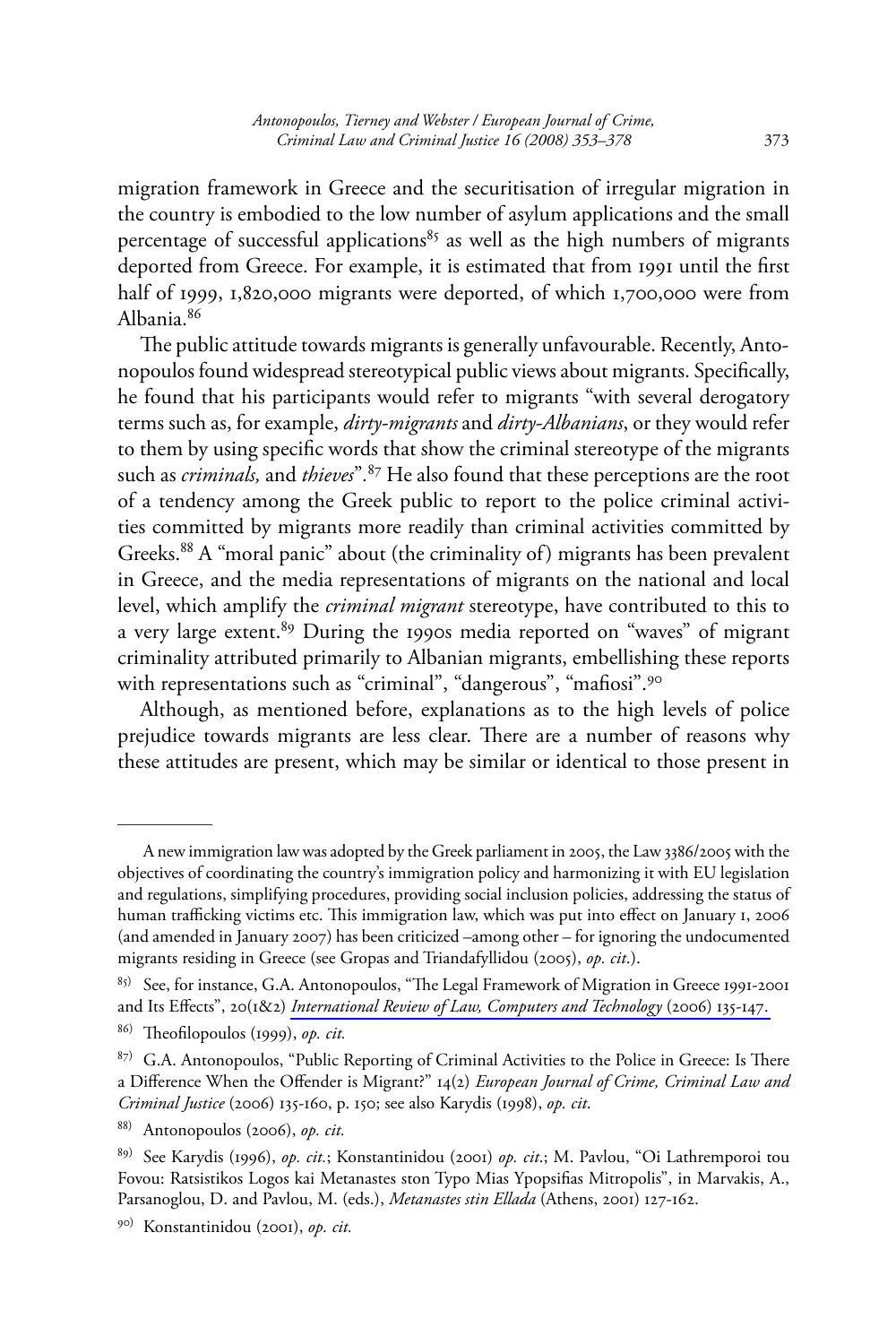the social consciousness of the Greek public in general.<sup>91</sup> If the police are a crosssection of the population<sup>92</sup> then it is not surprising for these to be present in the social consciousness of the police.<sup>93</sup> Firstly, Greece is an inexperienced country in immigration although the country is very experienced in emigration. This is also reflected on the fact that research on migrants, crime and the criminal justice system in Greece is in an embryonic stage. The large (for Greece) numbers of immigrants meant that the myth of the national, religious, and linguistic homogeneity of Greece was now exposed.<sup>94</sup> Ethnic stereotypes are more likely to develop in those societies which are ethnically and culturally heterogeneous societies in which several impediments to inter-ethnic group communication exist.<sup>95</sup> As it was shown there is a tendency among the detectives interviewed to differentiate among "Us" the Greeks and "Them" the migrants, a practice that re-defines the Greek national identity.<sup>96</sup> The persons in the out-group (migrant group) are viewed negatively and as a homogeneous group possessing negative traits.<sup>97</sup> Although there are differences in the detectives' qualitative evaluation of migrants, the migrants as one group are generally identified with a series of negative traits. Very importantly, the "criminal other" has been dealt with as a "master status"<sup>98</sup> in Greece.

The negative attitudes towards the Albanian migrants in particular can be explained by three additional factors. Firstly, the size of the Albanian migrants' presence in the total migrant population in Greece. As we showed earlier, the numbers of documented migrants in the country, Albanians account for 63.7% of the migrant population, with Bulgarians in second place, far outdistanced with 5.4%.<sup>99</sup> Therefore, it has been Albanian migration that intensified migration into Greece in general, and it is the particular ethnic group that made Greeks to broadly perceive *immigration* for the first time, and associate it with "backwardness" of

<sup>91)</sup> Antonopoulos (2006) op. cit.; see also Ethnos "Poso Asfalis Niothoume Simera?", Ethnos (2006) 17 July.

<sup>92)</sup> There are no exhaustive analyses of the social background of the police and, in consequence, we cannot be certain about the extent to which general perceptions about migration and migrants are reflected on police perceptions. We owe this point to Georgios Papanicolaou.

<sup>93)</sup> P. A. J. Waddington, "Police (Canteen) Su-Culture: An Appreciation", 39(2) British Journal of Criminology (1999) 286-309.

 $94)$  Christopoulos (2001), op. cit.

P. van der Berghe, P. "Rehabilitating Stereotypes", 20(1) Ethnic and Racial Studies (1997) 1-16. 95)

<sup>96)</sup> A. Triantafyllidou, "National Identity and the 'Other", 21 Ethnic and Racial Studies (1998) 593-612.

<sup>97)</sup> R.A. Baron and D. Byrne, Social Psychology (9th edn, Boston, 2000).

H.S. Becker, Outsiders: Studies in the Sociology of Deviance (New York, 1963).

<sup>99)</sup> ESYE (2001), op. cit.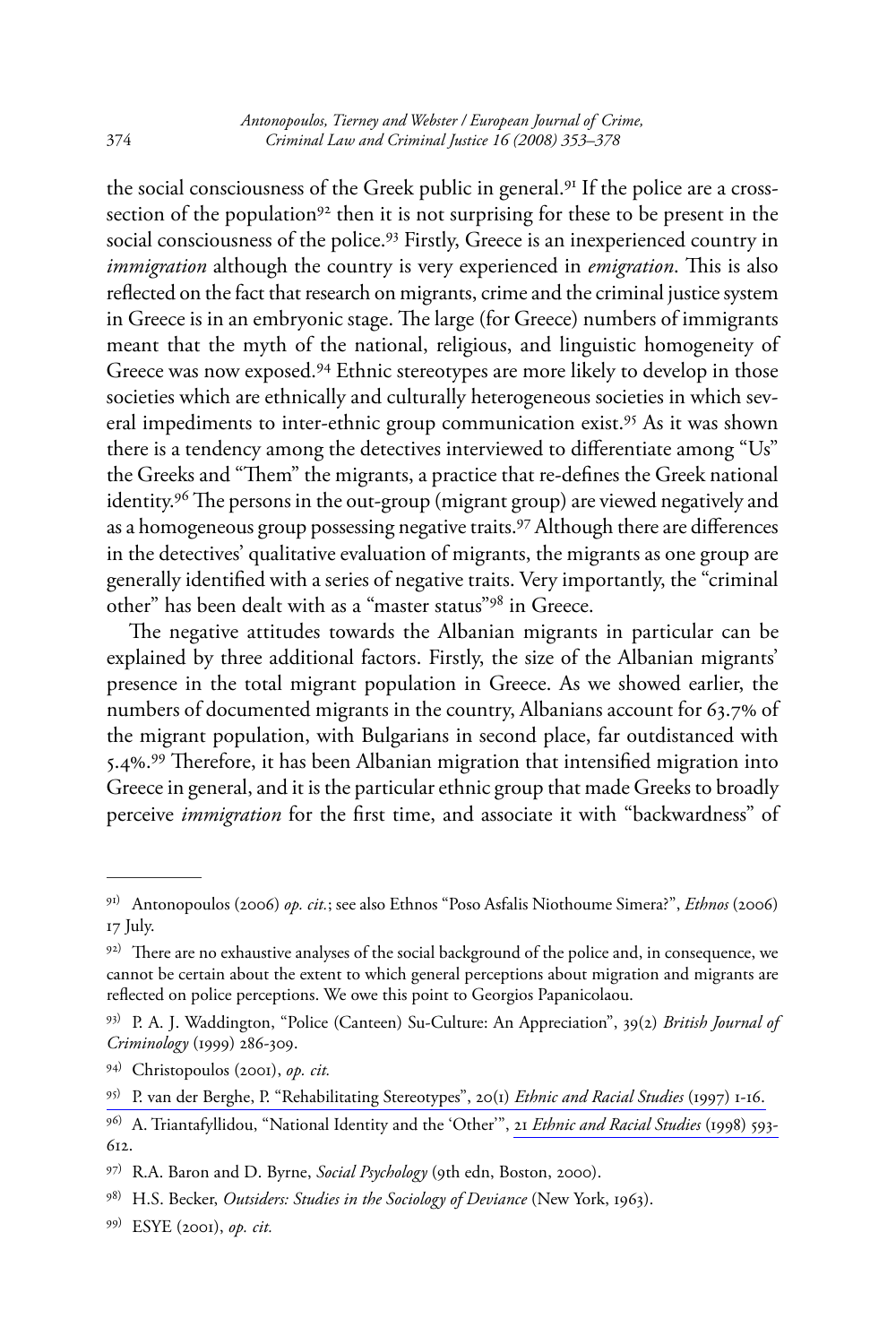the Greek society.<sup>100</sup> In other words, the Albanians are the archetypal example of the "Other".

Secondly, the negative historical relationship between Greece, and Albanians and the Albanian state, primarily because of the treatment the ethnic Greek Orthodox Christian minority in Southern Albania (Northern Epirus) have received. During most of the Cold War, Albania's Greek minority was deprived of their basic human rights, including religious freedom, by Hoxha's Stalinist government.<sup>IOI</sup> Many ethnic Greeks changed their nationality to Albanian, fearing reprisals from authorities, who considered them spies, and in the 1990s leading members of Omonia, the organisation representing the ethnic Greek minority in Albania, were arrested, tried and sentenced to imprisonment for "crimes against the Albanian state".<sup>102</sup> As Petrakou (2001) suggests, since a very large part of migrants come from another Balkan nation in which an ethnic Greek minority exists, migration from Albania inevitably would become a "national issue".<sup>103</sup>

Thirdly, during the war in Kosovo between the Serbian security forces and the Albanian guerrilla group UCK (Kosovo Liberation Army), and the bombardment of Serbian targets by NATO in 1999, a stronger anti-Albanian sentiment was consolidated due to the traditional Greek sympathy towards the Serbs (and antipathy towards the Albanians). One example being that when the Greek police were escorting Albanian migrants to the Greek-Albanian border for deportation they told them: "Go, and Clinton or NATO can provide work for you".<sup>104</sup>

Simultaneously, the social distance between Greek public in general and the migrants due to the migrants relying on established networks of compatriots,<sup>105</sup> and the excluding attitudes and practices towards migrants on the part of the Greeks have contributed to the migrant community's circumspect attitude and mistrust towards the police in Greece and consequently have contributed to the downward spiral of the relationship between the police and the migrant community. What is related to this is that there are no migrant recruits in the Greek police as a public official must have Greek citizenship, and the contact between the police and migrants takes place in stressful situations with negative encounters.

<sup>100)</sup> R. Tsagarousianou, "Mass Communication and Nationalism: The Politics of Belonging and Exclusion in Contemporary Greece", 39(2) Res Publica (1997) 271-292.

<sup>&</sup>lt;sup>101)</sup> Greek Helsinki Monitor, Greeks of Albania and Albanians in Greece (Athens, 1994).

<sup>&</sup>lt;sup>102)</sup> Human Rights Watch, "Albania: The Greek Minority", 7(4) Human Rights Watch (1995): <www. hrw.org/summaries/s.albania952.html>, accessed 8 April 2005.

<sup>&</sup>lt;sup>103)</sup> I. Petrakou, "I Kataskevi tis Metanastefsis stin Elliniki Koinonia", in Marvakis, A., Parsanoglou, D. and Pavlou, M. (eds.), Metanastes stin Ellada (Athens, 2001) 31-56, p. 42.

<sup>&</sup>lt;sup>104)</sup> Shkullaku (1999), cited by Antonopoulos (2005), op. cit., p. 256.

 $105)$  King *et al.* (1998), *op. cit.*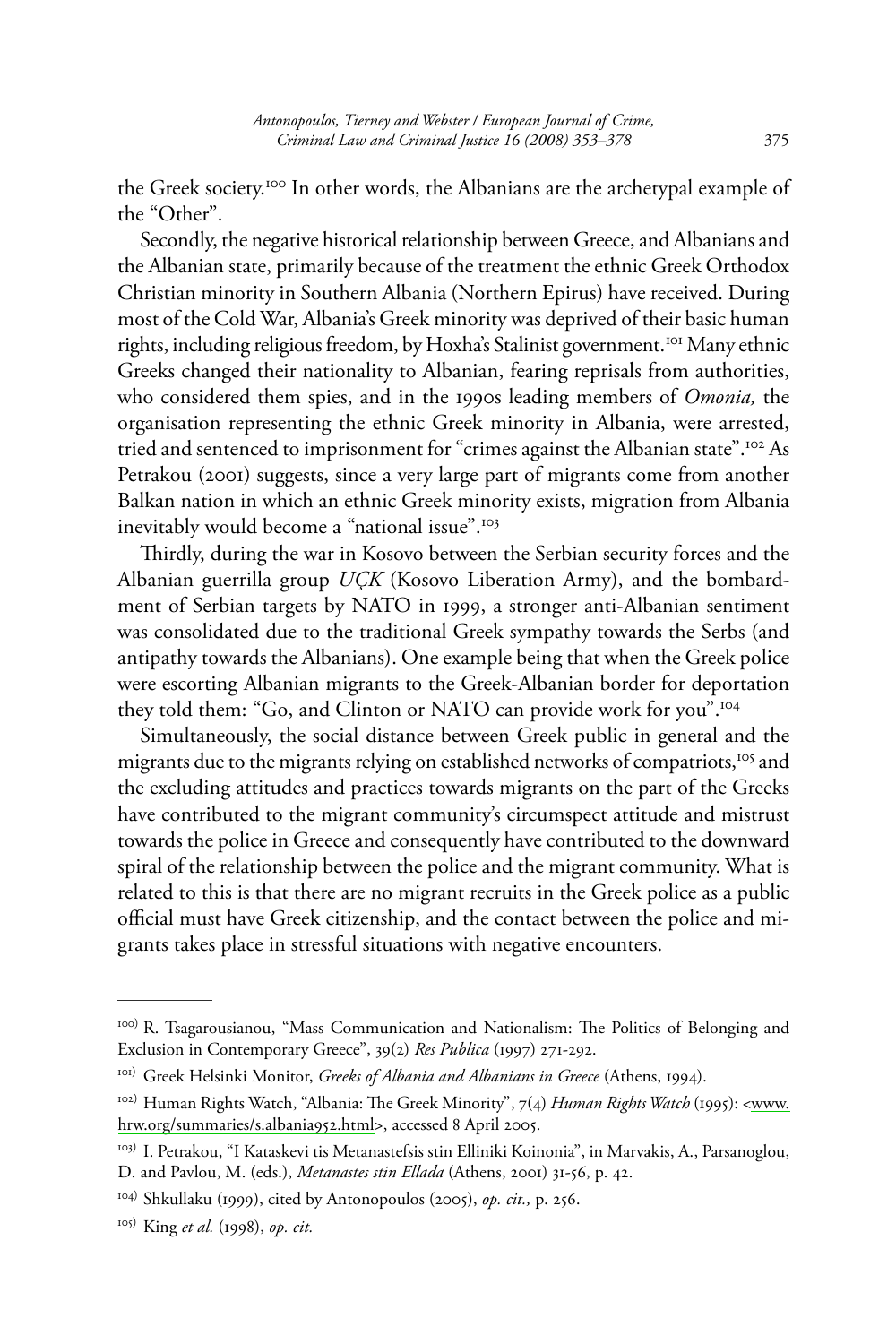These negative perceptions and attitudes were reinforced by a number of highprofile cases involving migrants in the role of the hostage-taker and Greeks in the role of hostages.<sup>106</sup> All these incidents were shown live on Greek TV, and, although police operation in one of the cases was very reassuring as to the abilities of the Greek police to protect the Greek citizens, in essence they were instrumental in "confirming" all negative stereotypes that the Greek public and of course the police have for migrants, and specifically these of "criminal" and "dangerous", and contributed to the fear of the "Other". In addition, they provided legitimate grounds for administrative measures against migrants, the so called "groom" operations in which migrants with synoptic procedures were deported to their countries.<sup>107</sup>

At this point it should be mentioned that although our study has been very informative in relation to police perceptions and attitudes towards migrants in Greece, we are not in the position to offer many insights as to police discrimination against migrants in the particular study. There are very complex links between prejudice and discrimination. However, because Greece is a relatively inexperienced country in *immigration*, not many clear guidelines for decision making are present, and there is therefore room for discretion which may result to discrimination.<sup>108</sup> There are plenty of examples of discriminatory behaviour on the part of police in general,<sup>109</sup> leading to the criminalisation of migrants in Greece. This may be a case that because of the contexts described before, a much larger number of criminal activities committed by migrants appears in the official criminal and police statistics, which on the one hand it may make police officers think that the bulk of criminal activities is committed by migrant offenders thus reinforcing the already existing views among the police; and on the other it may lead to a bigger focus of the police on the migrant communities in the country, by having a selective policing of migrants. As we saw earlier the detectives interviewed stopped some migrants on the basis that "they looked suspicious". In this way we have the pragmatisation of the paradox of social control "the more you search the more you find", however, only in the migrant community of the country, may that contribute to a "steady

<sup>106)</sup> These include the incidents with (Romanian) Matei Sorin in 1998, and (Albanians) Flamur Pisli and Alexi Nana in 1999. For details about the incidents see Petoussi-Douli, "Greece", in Winterdyk, J.A. and Antonopoulos, G.A. (eds.), Racist Victimisation: International Reflections and Perspectives (Aldershot, 2008).

<sup>&</sup>lt;sup>107)</sup> Petoussi-Douli (2008) op. cit.

<sup>&</sup>lt;sup>108)</sup> B. Bowling and C. Phillips, "Racism, Ethnicity and Criminology: Developing Minority Perspectives", 43(2) British Journal of Criminology (2003) 269-290.

<sup>&</sup>lt;sup>109)</sup> See, for example, European Race Bulletin (2005) "Police Brutality Against Afghans in Athens", 50 European Race Bulletin (2005) 18.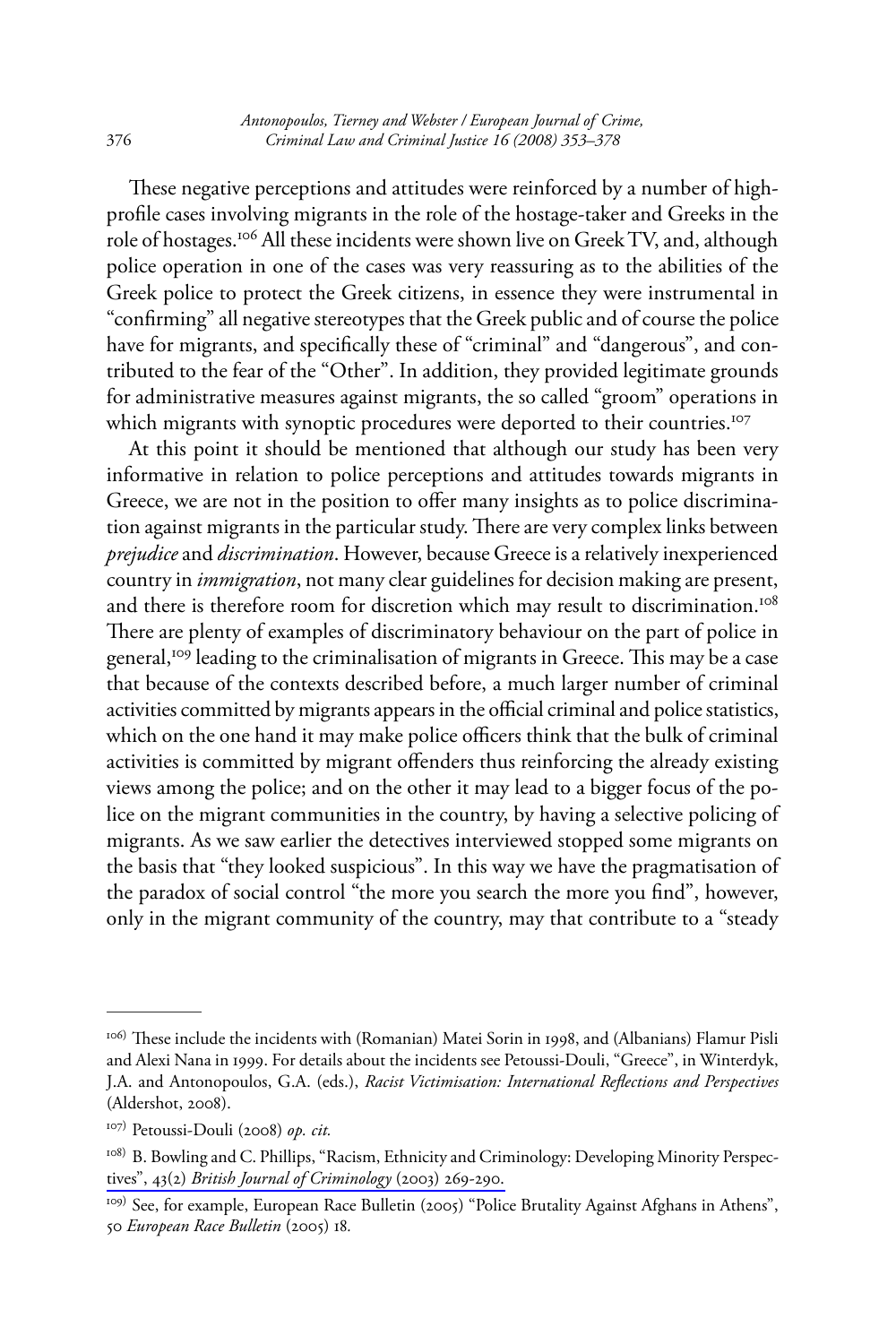accumulation of discrimination"<sup>110</sup> through the pre-stages and early stages of the Greek criminal justice system, which however, affects the overall outcome of a case. The examples on this criminalization nexus from other contexts are many.<sup>III</sup>

There are also plenty examples of police discriminations leading to the victimisation of migrants such as disrespectful attitudes and practices towards migrants and in particular Albanian migrants during stop-and-search operations, and the sporadic and unorthodox policing of migrant communities.<sup>112</sup> In addition, there are clear victimizations of migrants by the police, though it should be noted that many times the distinction between the treatment of migrants during police operations and the actual victimization is blurred.<sup>113</sup> There are also deaths of migrants by the police many of which take place during deportation operations.<sup>114</sup> This is a disturbing trend if one considers that the use of (deadly) force as a last resort is an important policing axiom.<sup>115</sup> Finally, the migrants receive little attention when it comes to everyday problems, exploitation, and their criminal and racist victimization. We mentioned earlier that the police neglect the victimisation of migrant women in their own homes, and according to Antonopoulos,<sup>116</sup> racist violence against the migrant community is not viewed as a serious  $-$  if at all  $-$  a problem by the Greek police, who are largely indifferent towards the phenomenon or even consider it as a problem for the (victimised by migrants) Greeks.

Based on our research we recommend additional research on the police attitudes and practices, prejudice and discrimination in relation to migrants in the country, the way(s) these reinforce each other as well as on the extent to which certain police attitudes and practices play a role in the over-representation of migrants in the Greek criminal justice system. Moreover, research is needed on the relationship between the individual, cultural and institutional aspects of these attitudes and practices

<sup>&</sup>lt;sup>110)</sup> D.J. Smith, "Race, Crime, and Criminal Justice", in Maguire, M., Morgan, R. and Reiner, R. (eds.), The Oxford Handbook of Criminology (New York, 1994) 1041-1117, p. 1110.

<sup>&</sup>lt;sup>III)</sup> S. Hall, C. Critcher, J. Clarke, T. Jefferson and B. Roberts, *Policing the Crisis: Mugging, the State*, and Law and Order (London, 1978).

<sup>&</sup>lt;sup>112)</sup> L. Fekete, "Olympic Security Plans Heighten Xenophobia", IRR News (2004) 12 May: <**www.** irr.org.uk/cgi-bin/news/open.pl?id=6794>, accessed 20 July 2006.

<sup>113)</sup> See European Race Bulletin, "AI Cites Cases of Police Violence Towards Albanians", 39 European Race Bulletin (2002) 16; see also European Race Bulletin (2005), op. cit., p. 18.

<sup>114)</sup> AI (Amnesty International) (2002), Greece. In the Shadow of Impunity: Ill-Treatment and the Misuses of Firearms: < web.amnesty.org/library/pdf/EUR250222002ENGLISH/\$File/EUR2502202. pdf> accessed II May 2007.

<sup>&</sup>lt;sup>115)</sup> E. McLaughling, "Police Accountability and Black People: Into the 1990s", in Cashmore, E. and McLaughlin, E. (eds.), Out of Order?: Policing Black People (London, 1991) 109-133.

<sup>&</sup>lt;sup>116)</sup> G.A. Antonopoulos, "Greece: Policing Racist Violence in the 'Fenceless Vineyard'", 48(2) Race & Class (2006) 92-100.